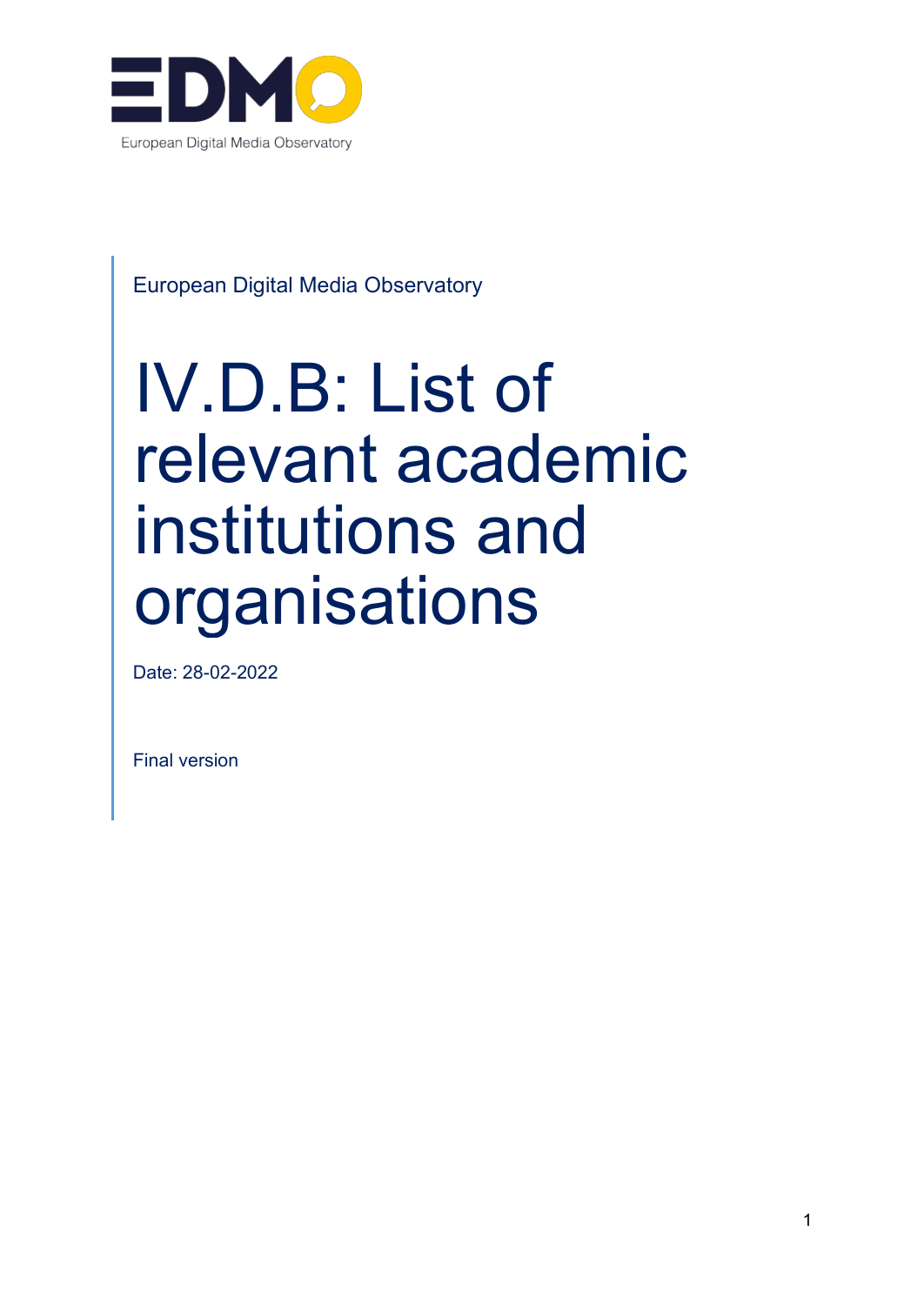

| <b>Project number:</b>            | <b>SMART 2019/1087</b>                                                                                                                                                                                                                         |  |
|-----------------------------------|------------------------------------------------------------------------------------------------------------------------------------------------------------------------------------------------------------------------------------------------|--|
| <b>Project Acronym:</b>           | <b>EDMO</b>                                                                                                                                                                                                                                    |  |
| <b>Project title:</b>             | European Digital Media Observatory                                                                                                                                                                                                             |  |
| Start date of the project:        | 01/06/2020                                                                                                                                                                                                                                     |  |
| Duration of the project:          | 30                                                                                                                                                                                                                                             |  |
| <b>Project website address:</b>   | https://edmo.eu/                                                                                                                                                                                                                               |  |
| <b>Authors of the deliverable</b> | Jessica Gabriele Walter, DATALAB,<br><b>Aarhus University</b><br>Petra de Place Bak, DATALAB, Aarhus<br><b>University</b><br>DATALAB, Aarhus<br>Frida Träger,<br><b>University</b><br>Mathias Holm Tveen, DATALAB, Aarhus<br><b>University</b> |  |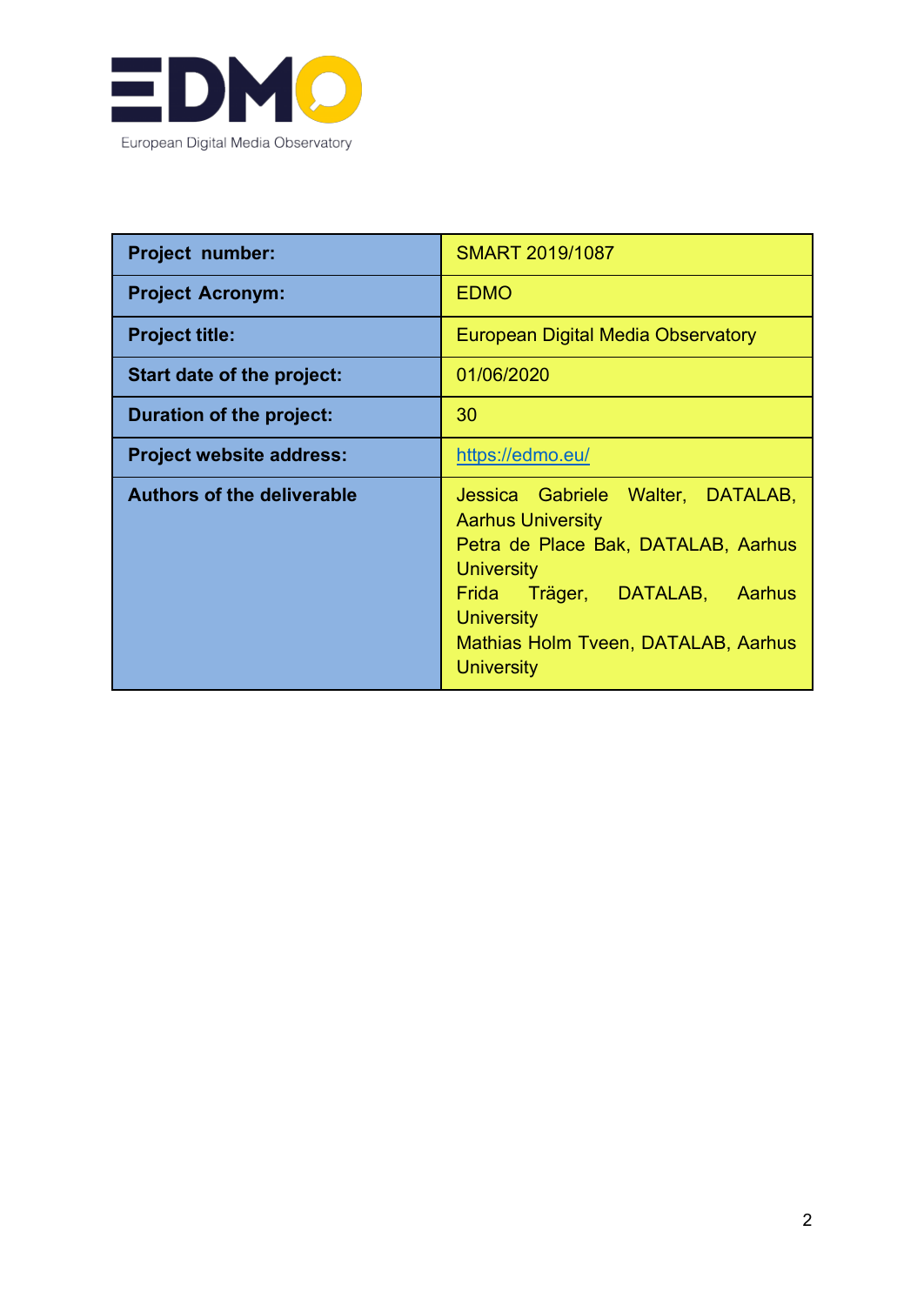

## <span id="page-2-0"></span>**Executive summary:**

In this report, we present the progress on Task IV that includes four main elements: the mapping of relevant academic activities in the EU, the identification of relevant academic institutions and organizations in the EU, the creation of a repository of relevant scientific articles, and the creation of a repository of relevant policy papers and other content. The purpose of task IV.D.B is to create a list of relevant academic institutions and organisations and has as per 28.02.2022 been completed. The task is based on the output from an extensive literature search (IV.D.A), and a survey circulated to identified researchers studying disinformation in Europe (IV.MS.1). In total, 212 researchers have been invited to the survey (with 189 most identified by the repository). We registered 44 complete replies until mid February 2022 and in general all replies are characterized by low item non-response.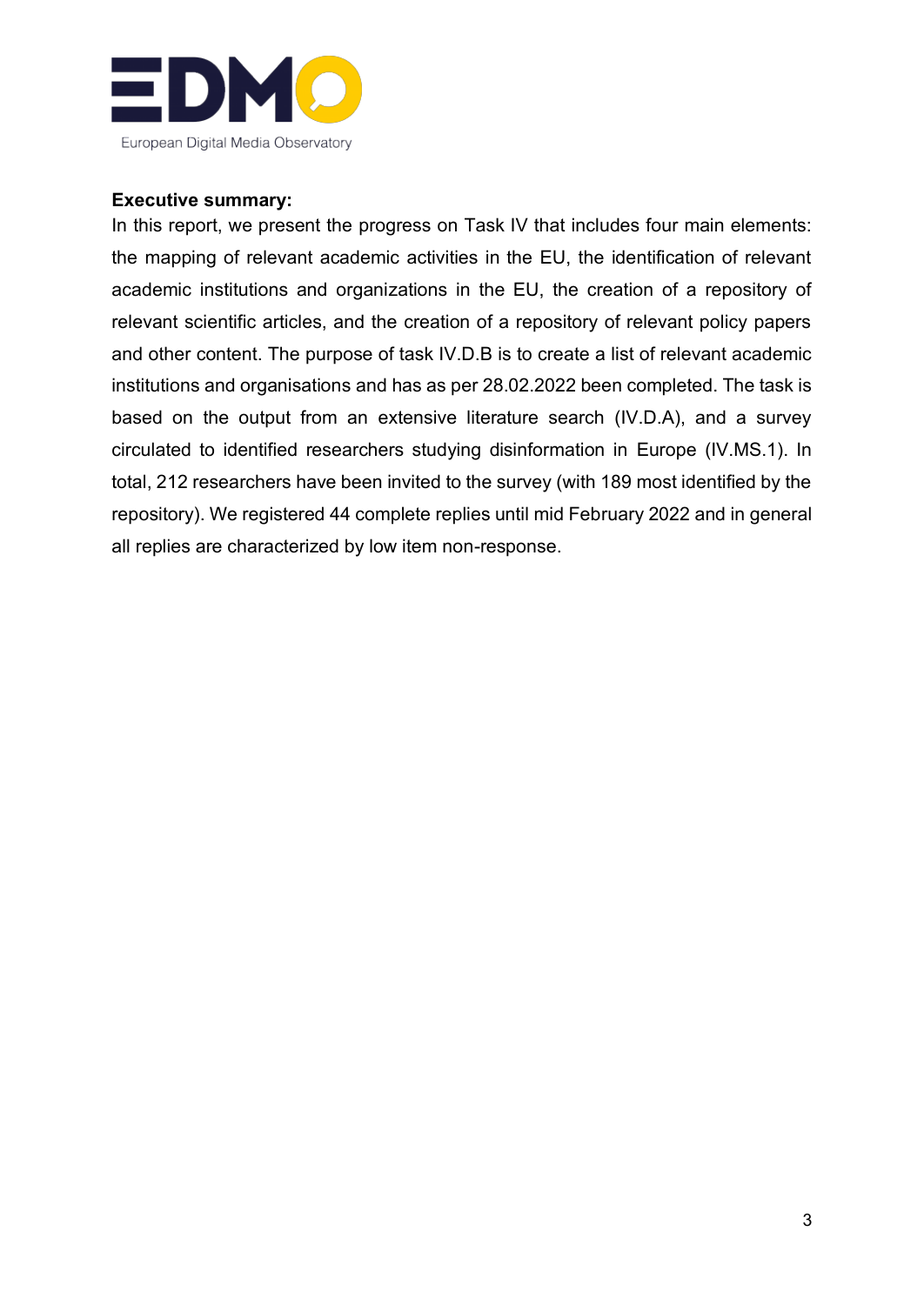

# <span id="page-3-0"></span>**List of figures**

Figure 1 Number of institutions and organisations by region and source

Figure 2 Number of relevant organizations and institutions by country (alphabetical order by three regions)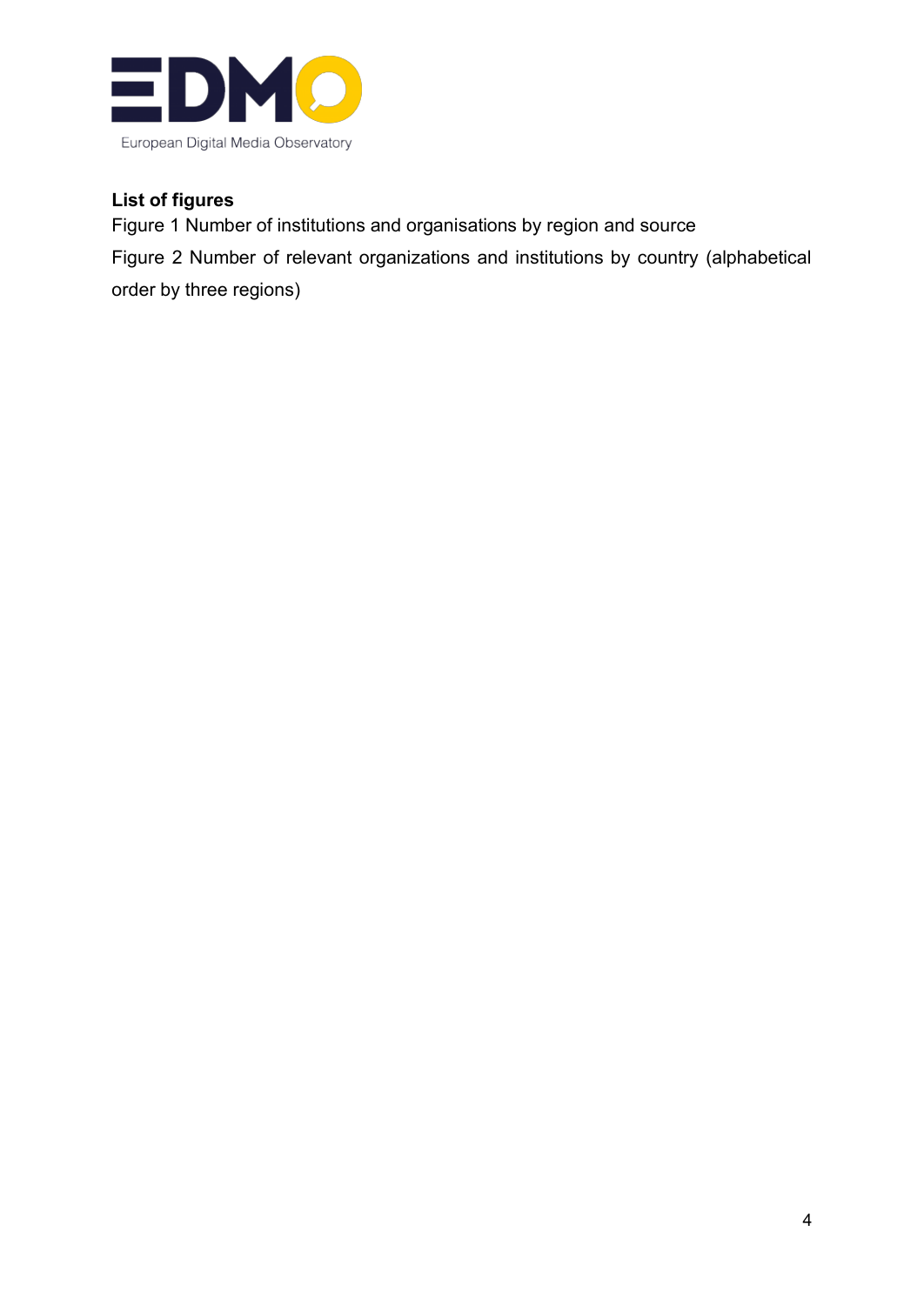

# <span id="page-4-0"></span>**Table of content**

| Executive summary:                                                                           | 3                       |
|----------------------------------------------------------------------------------------------|-------------------------|
| List of figures                                                                              | $\overline{\mathbf{4}}$ |
| Table of content                                                                             | 5                       |
| 1.0 Introduction                                                                             | 6                       |
| 2.0 Process                                                                                  | $\overline{7}$          |
| 2.1 First step: Identification of relevant institutions and organisations based on the       |                         |
| research repository                                                                          | $\overline{7}$          |
| 2.2 Second step: Identification of relevant institutions and organisations based on a survey |                         |
| with researchers within the field                                                            | 8                       |
| 3.0 General findings from the list of organisations and institutions                         | 10                      |
| 4.0 Conclusion                                                                               | 15                      |
| 5.0 References                                                                               | 18                      |
| 6.0 Appendix                                                                                 | 19                      |
| Appendix A: Questionnaire                                                                    | 19                      |
| Appendix B: Privacy Statement                                                                | 27                      |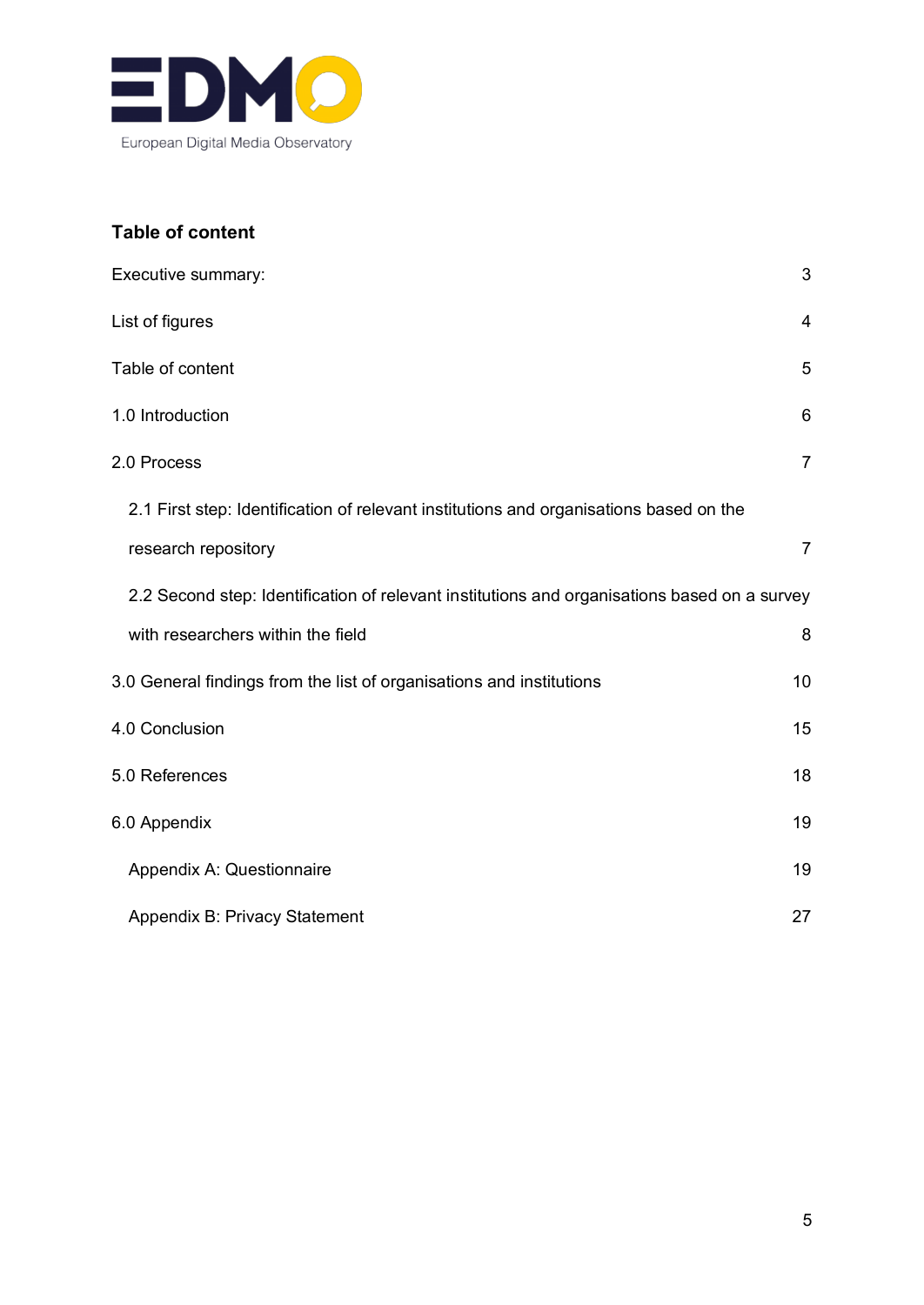

## <span id="page-5-0"></span>**1.0 Introduction**

This report will focus on identified appropriate academic institutions and/or relevant independent organisations in the EU member states related to research on digital disinformation that can potentially become proxies to promote the activities of the DSI and link relevant national activities to the DSI. After a description of the procedure leading to the identification of the institutions, these institutions and organizations will be listed in chapter four. We will use the list to map the organisations and institutions across Europe and describe implications and steps forward based on this mapping.

The spread of disinformation or misinformation in digital media challenges democratic societies with potentially life-threatening and democracy-altering consequences for example in case of health or political dis- and misinformation. The identification of relevant academic institutions and or relevant independent organisations with research units or projects that deal with analysing digital disinformation in an European context will help to establish collaborations and foster academic research.

In this report, we use a definition from [Buning](https://www.zotero.org/google-docs/?PRmg9e) [\(2018\)](https://www.zotero.org/google-docs/?PRmg9e) as the basis for our understanding of disinformation. She defines disinformation as "false, inaccurate, or misleading information designed, presented and promoted to intentionally cause public harm or for profit". In this sense, disinformation is spread intentionally, however, for other forms of information disorder - such as misinformation - this is not a defining characteristic [\(for scientific studies dealing with these concepts see e.g. Kalsnes, 2018; Shu et al.,](https://www.zotero.org/google-docs/?oq7ujc)  [2020; Tandoc et al., 2018; Wardle](https://www.zotero.org/google-docs/?oq7ujc) [and Derakhshan, 2017\).](https://www.zotero.org/google-docs/?oq7ujc) In order to not restrict the focus of this report to intentionally spread information disorders as intention is also rarely analyzed due to its difficult operationalization, we take several forms of information disorder into account and use the terms misinformation, disinformation and related terms interchangeably hereupon.

In order to identify relevant academic institutions and/or relevant independent organisations in the EU, we will describe the two-step approach that we carried out based on the mapping of academic activities done in IV.D.A in combination with the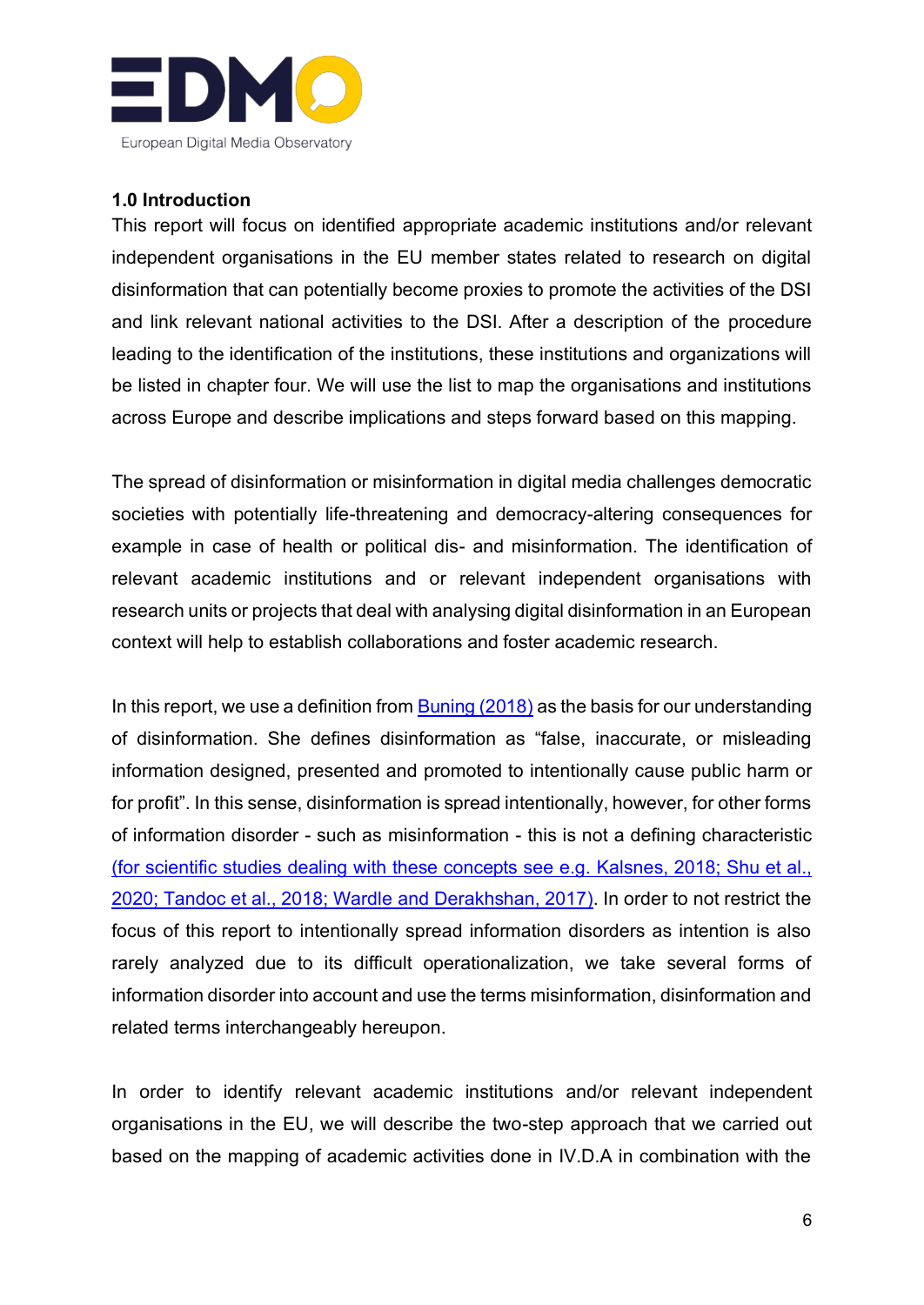

conduction of a survey with relevant researchers. We define relevant academic institutions therefore exploratively and expert driven. That is, relevant institutions and organisations are identified as those, in which relevant research is conducted and which are considered to be relevant by researchers within the field. The approach also lead to the identification of institutions and organizations that are not in the EU. We take this into account by adding information about the region as well.

## <span id="page-6-0"></span>**2.0 Process**

# <span id="page-6-1"></span>*2.1 First step: Identification of relevant institutions and organisations based on the research repository*

As one of the sources for an identification of relevant academic institutions and organizations, we rely on the already established repository of academic research, which was established as a part of task IV.D.A

The repository of Scientific Publications was created by DATALAB [\(see Bak et al. 2021](https://edmo.eu/wp-content/uploads/2021/06/IV.D.A_-Academic-research-on-disinformation-at-scale-in-the-EU_Final.pdf)  [for a full methodological account\)](https://edmo.eu/wp-content/uploads/2021/06/IV.D.A_-Academic-research-on-disinformation-at-scale-in-the-EU_Final.pdf) to provide an overview of academic inquiry into European digital disinformation at scale. Relevant research was identified by a systematic literature review of academic publications published in English based on a keyword list with references to the topic.

The current version of the repository consists of 92 academic articles selected after a filtering process from more than 2,021 academic studies. We extracted details of all studies in the repository such as contributing authors, specifically contact information, country and institution or organisation of affiliation, and academic field.

The repository shows a good representation of research organisations and institutions across the EU with 17 member states represented (NB: the number of entries marked in parenthesis): *Italy (24), Spain (12), Netherlands (11), Germany (9), Greece (5), Poland (5), Slovakia (4), Portugal (4), Austria (3), Denmark (2), Belgium (2), Czech Republic (2), Sweden (2), Romania (2), Bulgaria (1), France (1), and Cyprus (1).* Also outside the EU we see an interest in studying European digital disinformation at scale: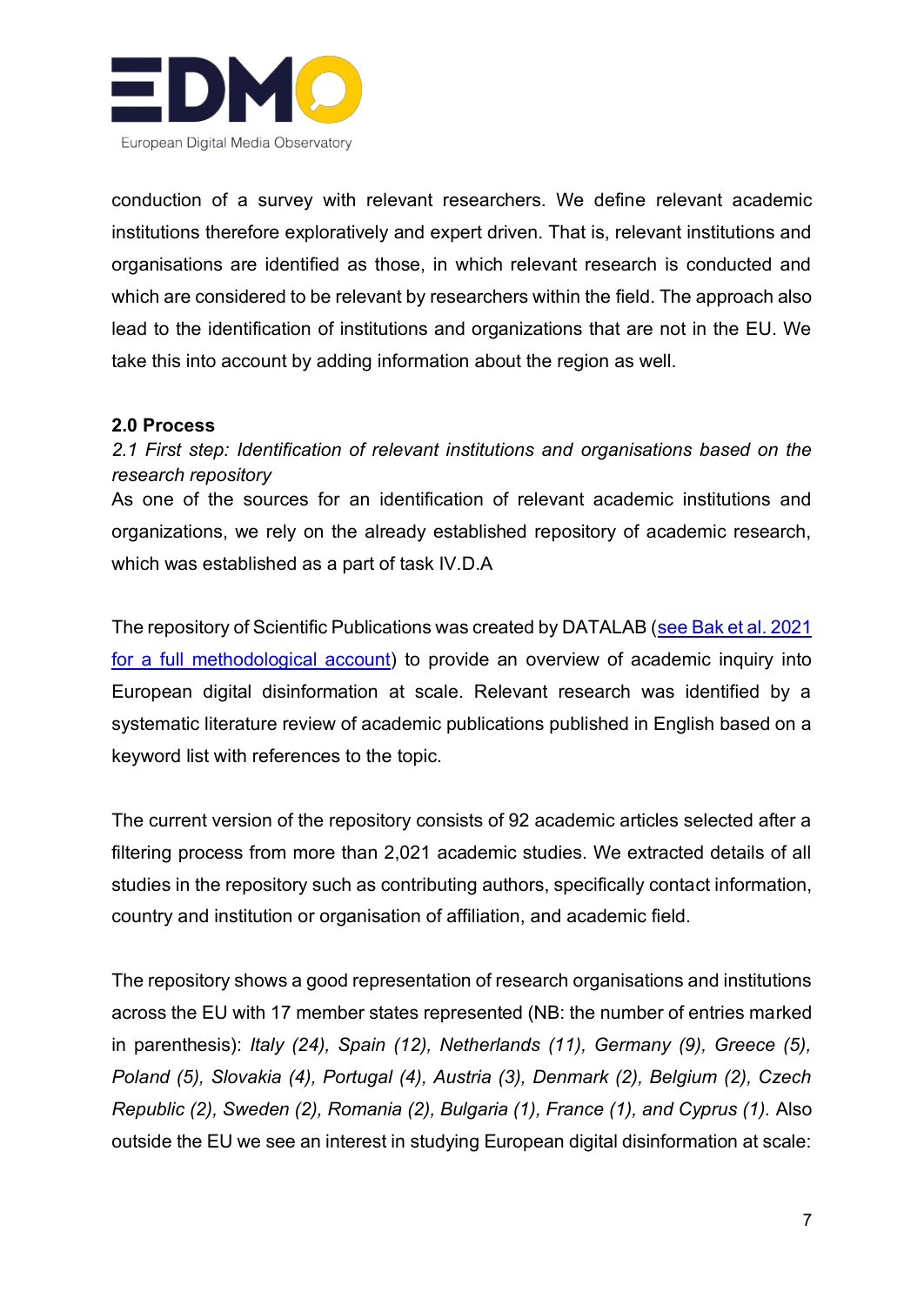

*UK (18), US (8), Switzerland (5), Canada (3), Brazil (2), Australia (1), Norway (1), Singapore (1), China (1), Russia (1), Israel (1), Qatar (1).*

The number of countries exceeds the number of entries as some articles were written in cross-country collaborations. Identified institution and organisation names are all included in the overview document along with links to the relevant website and when possible the field of research is listed additionally. The list of these institutions and organisations build the basis for IV.D.B*: List of relevant academic institutions and organisations* and serves as a starting point to expand it in order to create a more diverse network that also includes a broader range of organizations and institutions. Therefore, email-addresses of all contributing authors of each study in the repository have been extracted. They provide the basis for engaging with the identified authors and for asking them to share their knowledge of research institutions and organisations active in the field of European digital disinformation at scale. This second step was implemented through a survey, and the insights will in turn help inform EDMO's work to facilitate and assist research on disinformation in the EU.

# <span id="page-7-0"></span>*2.2 Second step: Identification of relevant institutions and organisations based on a survey with researchers within the field*

The repository provides an overview of organizations and institutions with active researchers within the field of disinformation research, however, as academic publication processes can take up some time, relying solely on the repository can lead to missing research activities and projects that were established more recently. Furthermore, researchers within the field are a good source to get knowledge about important research institutions and organisations that are otherwise not accessible based on e.g. language barriers or difficulties to get local insights. Researchers, whose studies have been published in peer-reviewed publications, can be considered to be experts within their field. For these reasons, we reached out to researchers that provided contact email addresses in the publications to use the snowball method to extend the list of organizations and institutions that are relevant to disinformation research in Europe. We established a survey in the European survey system - EUSurvey - and invited the researchers whose emails we could extract to participate.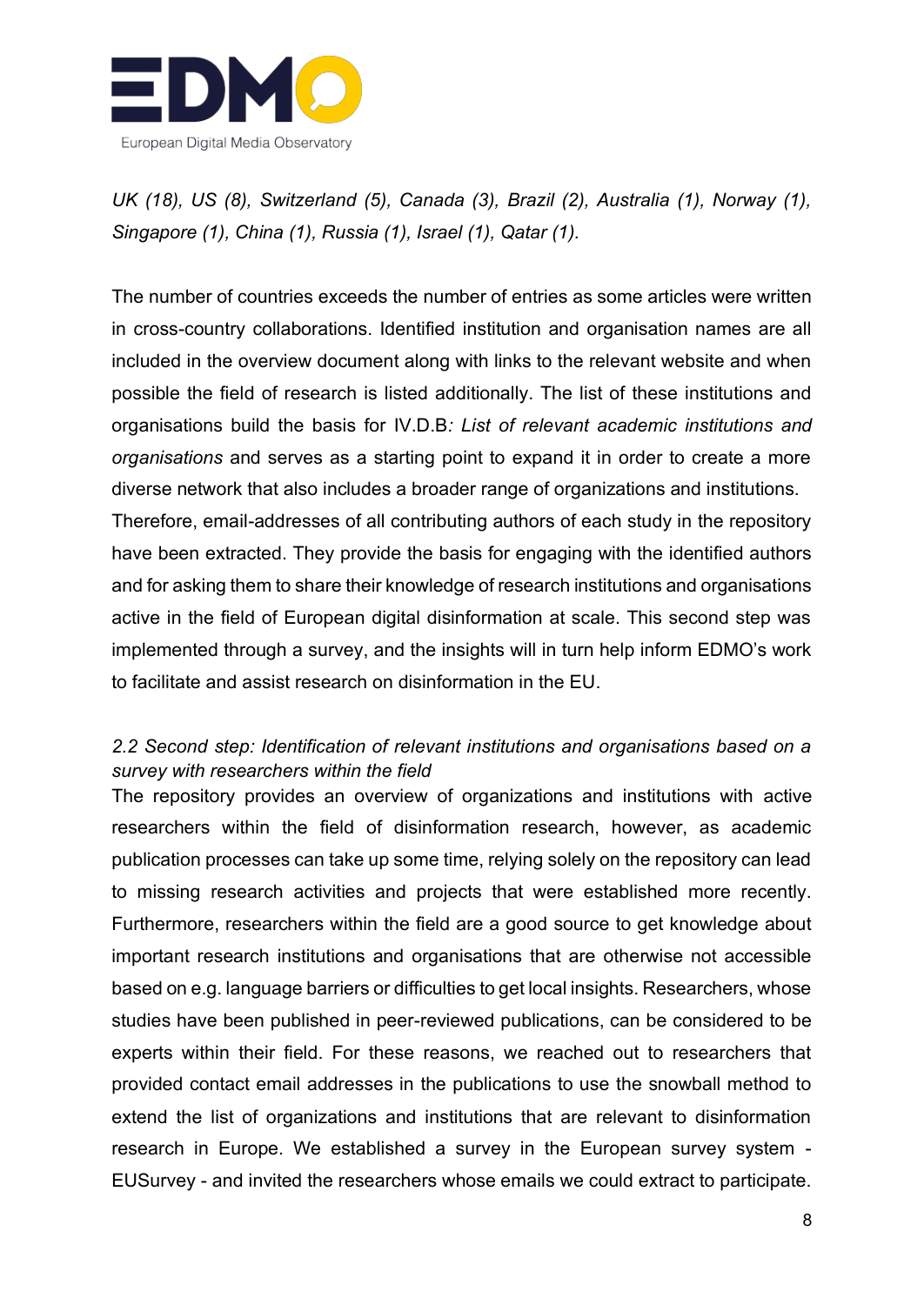

The platform does not provide an ideal platform with regard to implementing a user friendly layout. However, it can be used freely and due to the specific sample, we considered it an appropriate platform for the purposes of this report. The exact questionnaire can be found in the appendix. The questionnaire covers aspects such as experience with disinformation research, known projects, institutions and organisations within the field, academic background and collaborations, interest in EDMO, ways in which EDMO can assist research and link to fact-checking organisations. The questionnaire was designed as a ten minutes survey. It is therefore more extensive than necessary for this report. However, we collected additional information e.g. for the identification of potential links and topics that could facilitate collaborations across institutions and organizations.

The survey was sent out in December 2021, and we sent two reminders in January 2022. In addition, we also invited researchers from the EDMO hubs - Ireland hub, BENEDMO, CEDMO, IBERIFIER, EDMO BELUX, NORDIS, DeFacto, IDMO - to participate in the survey with a slightly adjusted introduction text. The survey was sent out to the coordinators of the different hubs. The coordinators were encouraged to share the contact information of the research partners of their hubs. In addition, contact information was received from NORDIS and CEDMO. We contacted the EDMO hubs also in order to cover a broad range of European countries and as already established centers focusing on digital disinformation. In total, 212 researchers have been invited to the survey (with 189 most identified by the repository). We registered 44 complete replies until mid February 2022 and in general all replies are characterized by low item non-response.

For this report we mainly analyze the answers to three questions: a) "Can you name your current institution as well as other relevant information such as research unit, department, and research center? E.g. Aarhus University, Institute for Culture and Communication, Department of Media and Journalism, research center DATALAB - Center for digital social research." b) "Can you name projects/ institutions/ research units etc. that you have collaborated with on research concerning disinformation?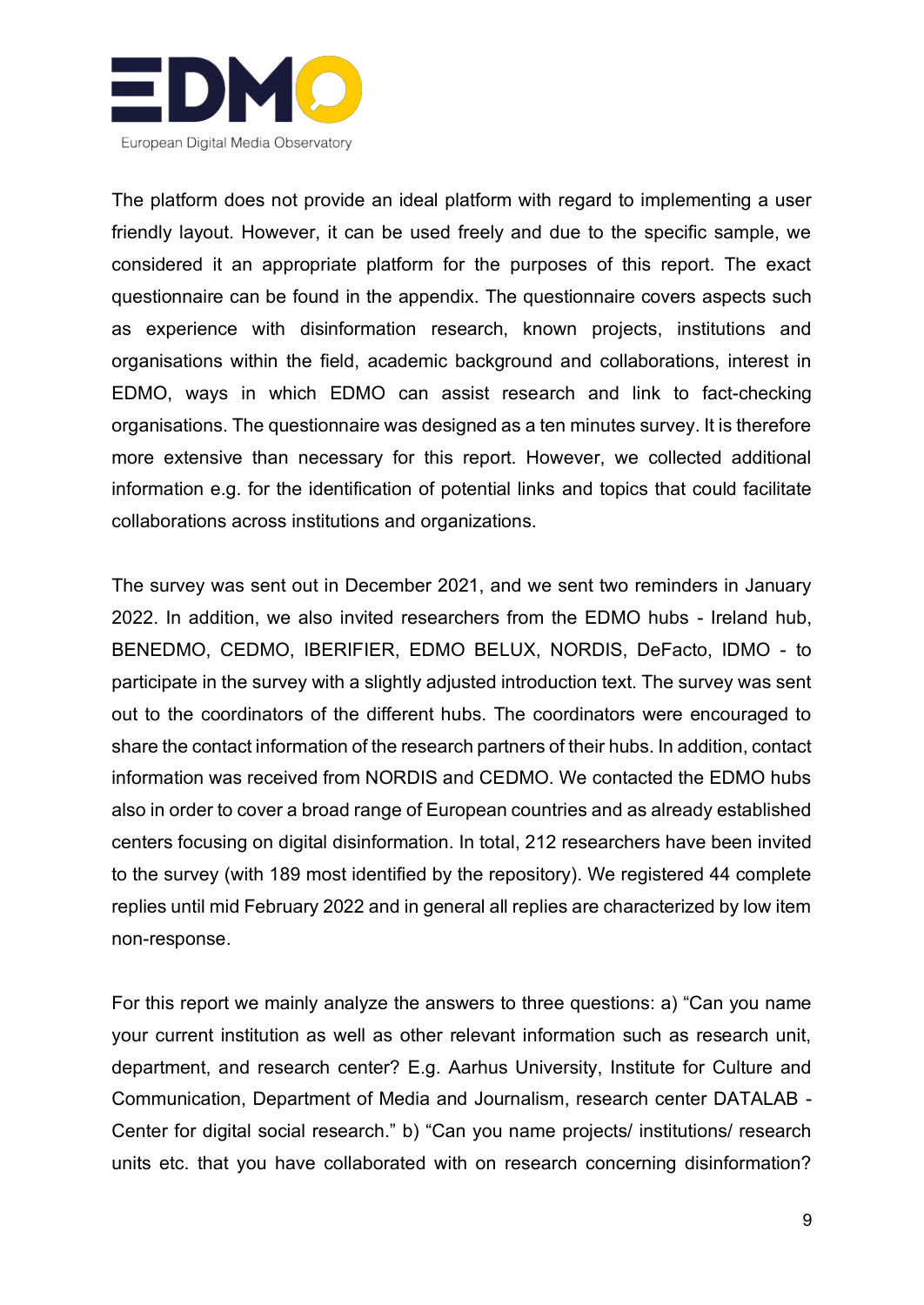

Please provide names with all details and location." c) "Can you name other projects/ institutions that in your opinion contribute to disinformation research? Please provide names of projects, institutions, research units, services, etc. with location."

The answers are registered independently of which question they were given to. Each answer from each respondent was processed separately. That is, if a respondent reported on more than one institution or organization these were registered separately. The input to these questions are listed with the information from the repository and will be reported on in the following section.

## <span id="page-9-0"></span>**3.0 General findings from the list of organisations and institutions**

The input from the repository and survey resulted in a list with 251 entries<sup>1</sup>. It consists of the identified institution, the country of the institution, a URL to the institution website, the source for the identification (survey versus repository or extracted from both), the discipline, the number of appearances within the survey/ repository and the region (distinguished: EU, non-EU countries, countries related to the EU: EAA, EFTA and former EU countries). The institution is extracted as detailed as possible based on the given information from the repository and survey. Many entries consist of information at university level. Whenever a department, research unit or research project is mentioned or can be identified, this is listed as well. The URL was added by DATALAB. The answers to the survey and information extracted from the repository also included non-academic institutions and organisations. However, institutions and organisations were only listed, if they are not mainly factchecking organisations or media organisations. EDMO provides separate lists of fact-checking organisations and this report focuses on academic institutions and organisations. The discipline was added, if it could be clearly identified as a mean to facilitate for users/ readers to identify specific disciplines of interest.

Table 1 provides an overview of the entries by region and source. Most entries are related to EU countries - namely 177. Some entries are related to EU-related

<sup>1</sup> See file IV.D.B List of relevant organisations and institutions\_Feb2022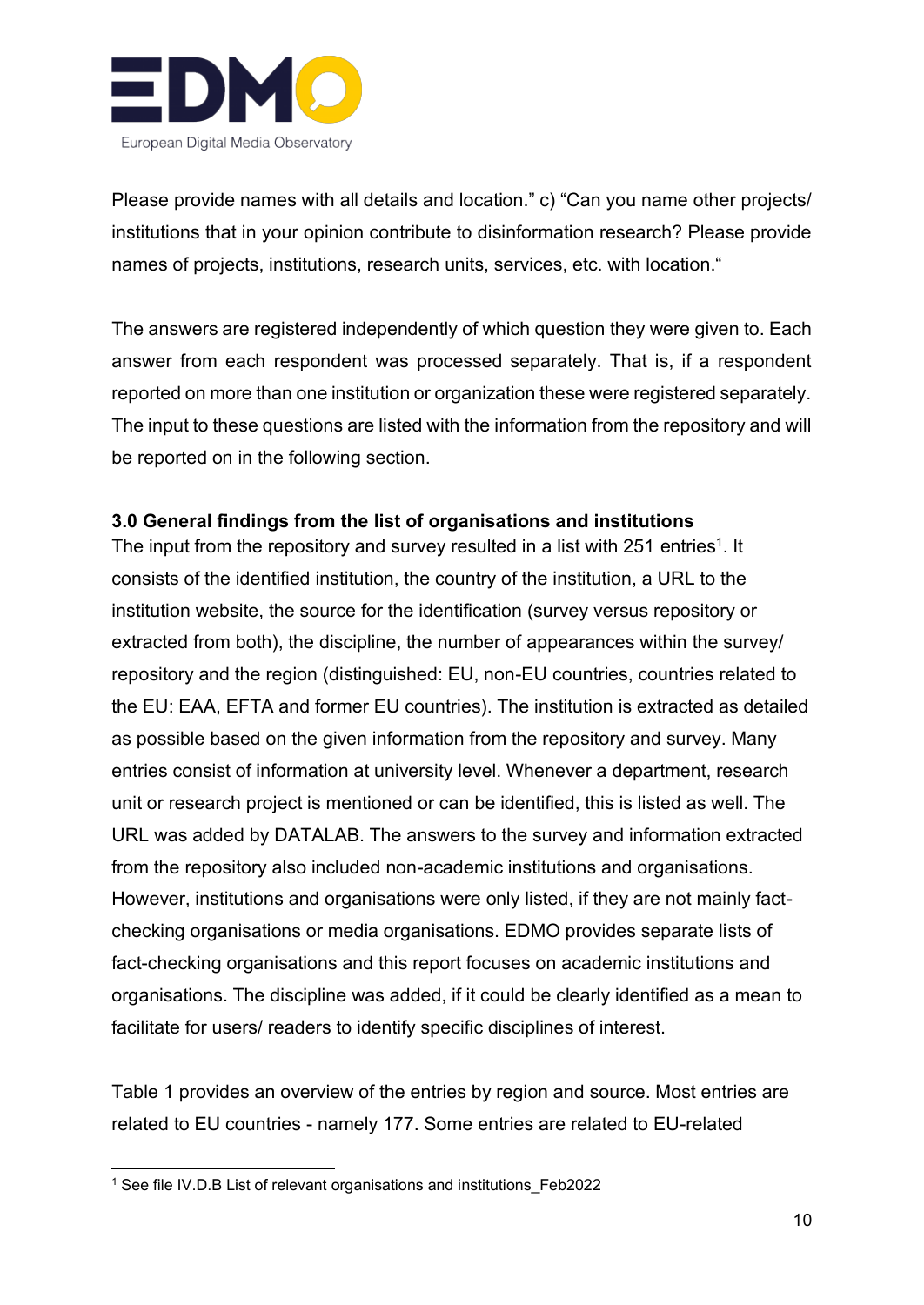

(EEA/EFTA/ former EU) countries - namely 36. Further 38 entries can be linked to non-EU countries. This is probably a result of the design of the repository developed as part of IV.D.A, as this repository includes research with focus on the EU, however not necessarily carried out by researchers within the EU. As we also contacted all researchers that provided email addresses within their publications that are part of the repository, the survey resulted in the participation of some researchers from outside the EU. To account for this, the list provides information about the region as well. Table 2 also illustrates that the survey was, despite a low participation rate, a valuable supplementation to the input from the repository as it led to additional 104 institutions and organisations.

|                                | Number organizations/ institutions |
|--------------------------------|------------------------------------|
| in total                       | 251                                |
| In EU countries                | 177                                |
| In EU related countries        | 36                                 |
| In non-EU countries            | 38                                 |
| Input from the repository      | 110                                |
| Input from the survey          | 104                                |
| Input from survey & repository | 37                                 |

Table 1. Number of institutions and organisations by region and source

Table 2 provides an overview by country. For seven of the current 27 members of the EU no institution or organisation could be identified. The most institutions and organisations can be identified for Italy, followed by Spain and the Czech Republic. For Cyprus, Slovenia, Austria, Ireland, France, and Romania only a few institutions and organizations can be identified. Two organisation/institution can be linked to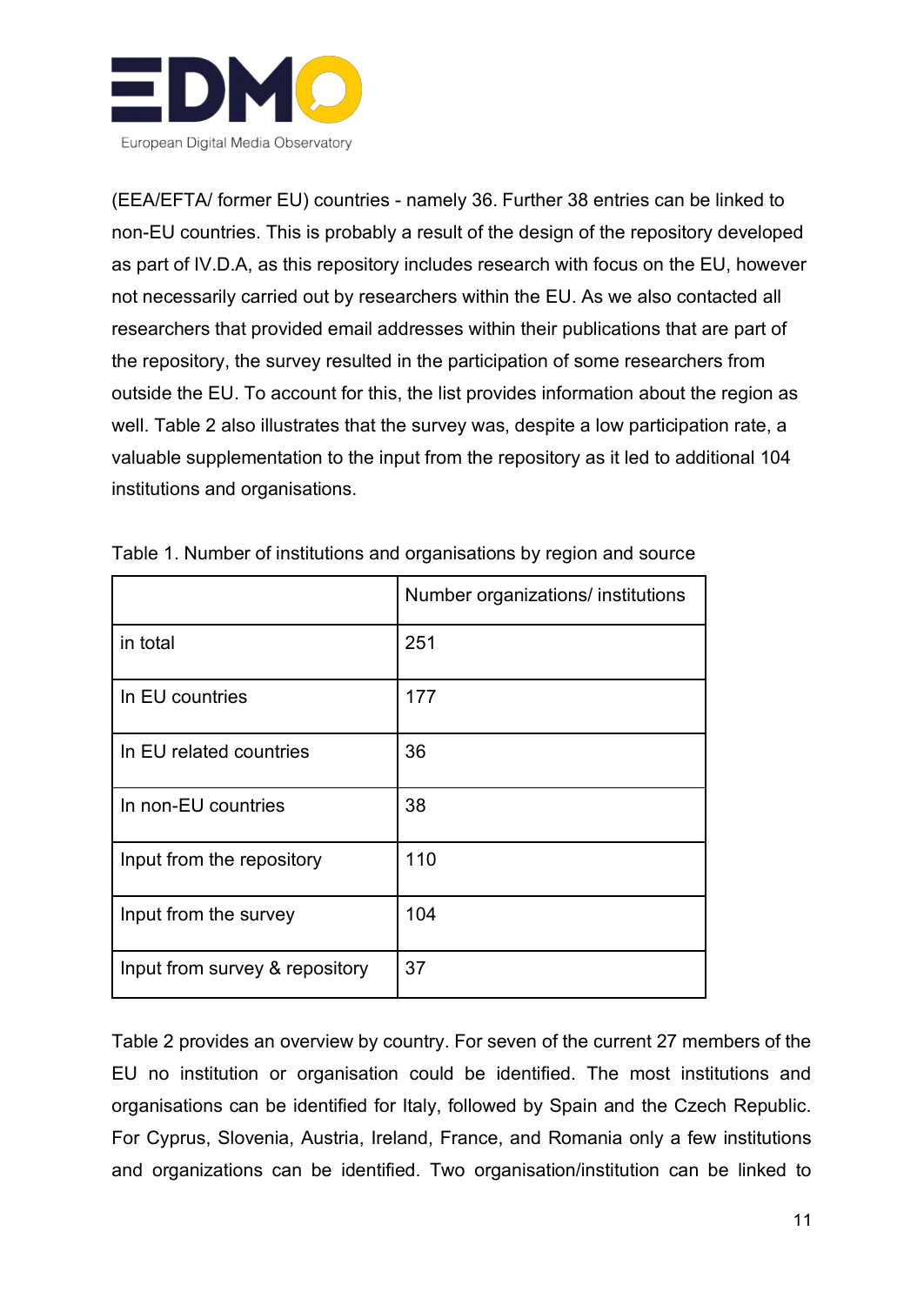

several European and Non-European countries. In addition, seven institutions and organizations can be assigned to the EU in general. These institutions and organisations potentially also cover the countries for which we could not identify national ones. The distribution across countries has to be interpreted carefully, however, it does not necessarily represent the actual number of organizations and institutions relevant for research about digital disinformation within the countries. Alternative explanations for the skewed distribution are, for example, that some countries are overrepresented because more researchers from these countries participated in the survey or were invited to the survey in the first place. Italy was also the most present country in the established repository, leading to more researchers from Italy to be invited to the survey. So, the snowballing method results to some extent in an enhancement of patterns visible in the repository.

| Country               | Different institution/<br>organisations (No) | Mentions of<br>institutions/<br>organizations (No) |
|-----------------------|----------------------------------------------|----------------------------------------------------|
| <b>EU countries</b>   |                                              |                                                    |
| Austria               | $\overline{2}$                               | 5                                                  |
| <b>Belgium</b>        | $\overline{4}$                               | $\overline{7}$                                     |
| <b>Bulgaria</b>       | 1                                            | 1                                                  |
| Croatia               | 0                                            | 0                                                  |
| Cyprus                | 1                                            | 1                                                  |
| <b>Czech Republic</b> | 16                                           | 19                                                 |

Table 2: Number of relevant organizations and institutions by country (alphabetical order by three regions)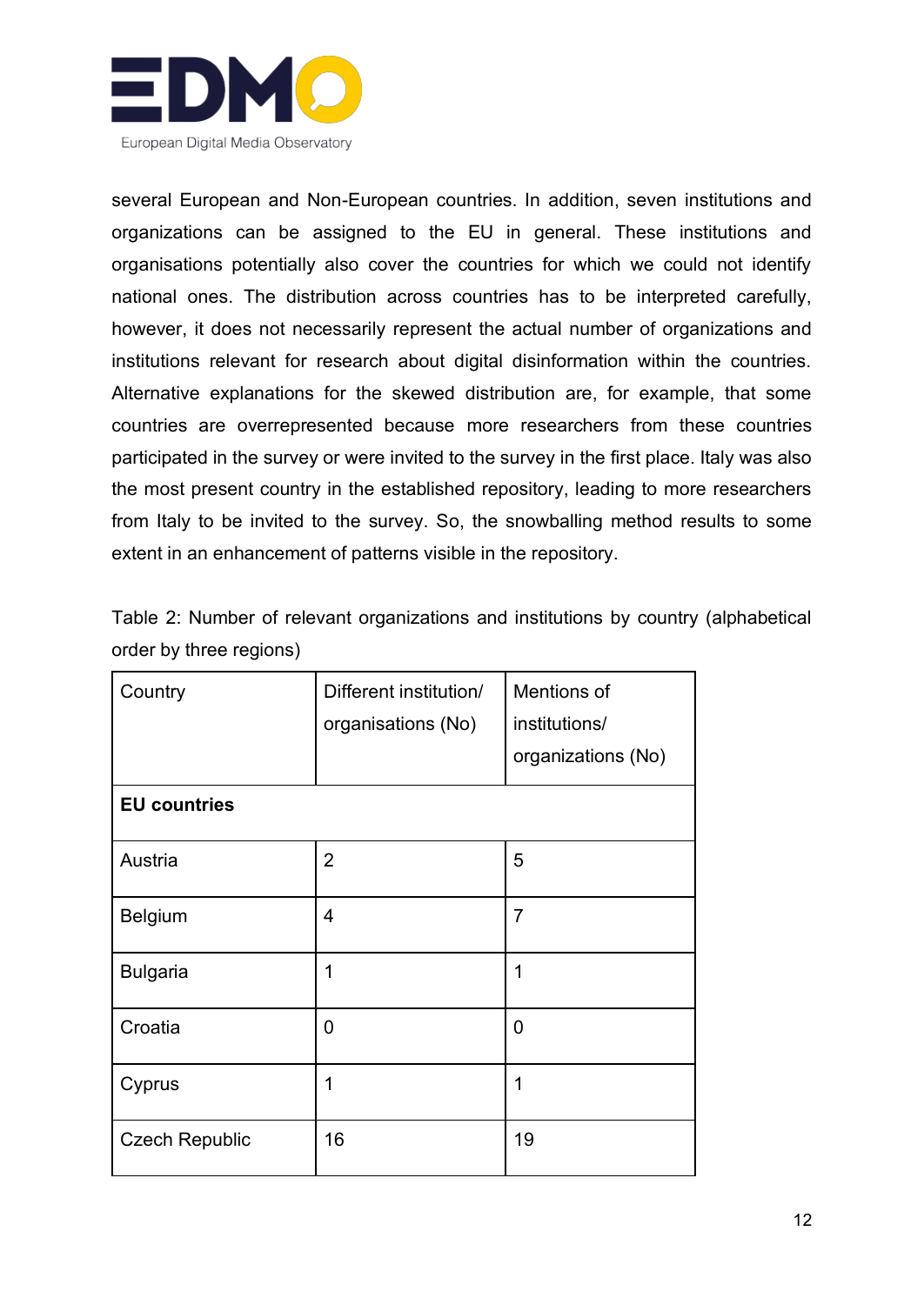

| Denmark     | 5                | 8                         |
|-------------|------------------|---------------------------|
| Estonia     | $\mathbf 0$      | $\pmb{0}$                 |
| Finland     | 3                | $\ensuremath{\mathsf{3}}$ |
| France      | $\overline{2}$   | $\overline{2}$            |
| Germany     | 12               | 16                        |
| Greece      | 12               | 12                        |
| Hungary     | $\mathbf 0$      | $\mathbf 0$               |
| Ireland     | $\overline{2}$   | $\overline{2}$            |
| Italy       | 34               | 58                        |
| Latvia      | $\mathbf 0$      | $\mathbf 0$               |
| Lithuania   | $\mathbf 0$      | $\mathbf 0$               |
| Luxembourg  | $\mathbf 0$      | $\mathbf 0$               |
| Malta       | $\boldsymbol{0}$ | $\boldsymbol{0}$          |
| Netherlands | 12               | 16                        |
| Poland      | $\overline{7}$   | 8                         |
| Portugal    | 11               | 13                        |
| Romania     | $\mathbf{2}$     | $\overline{\mathbf{4}}$   |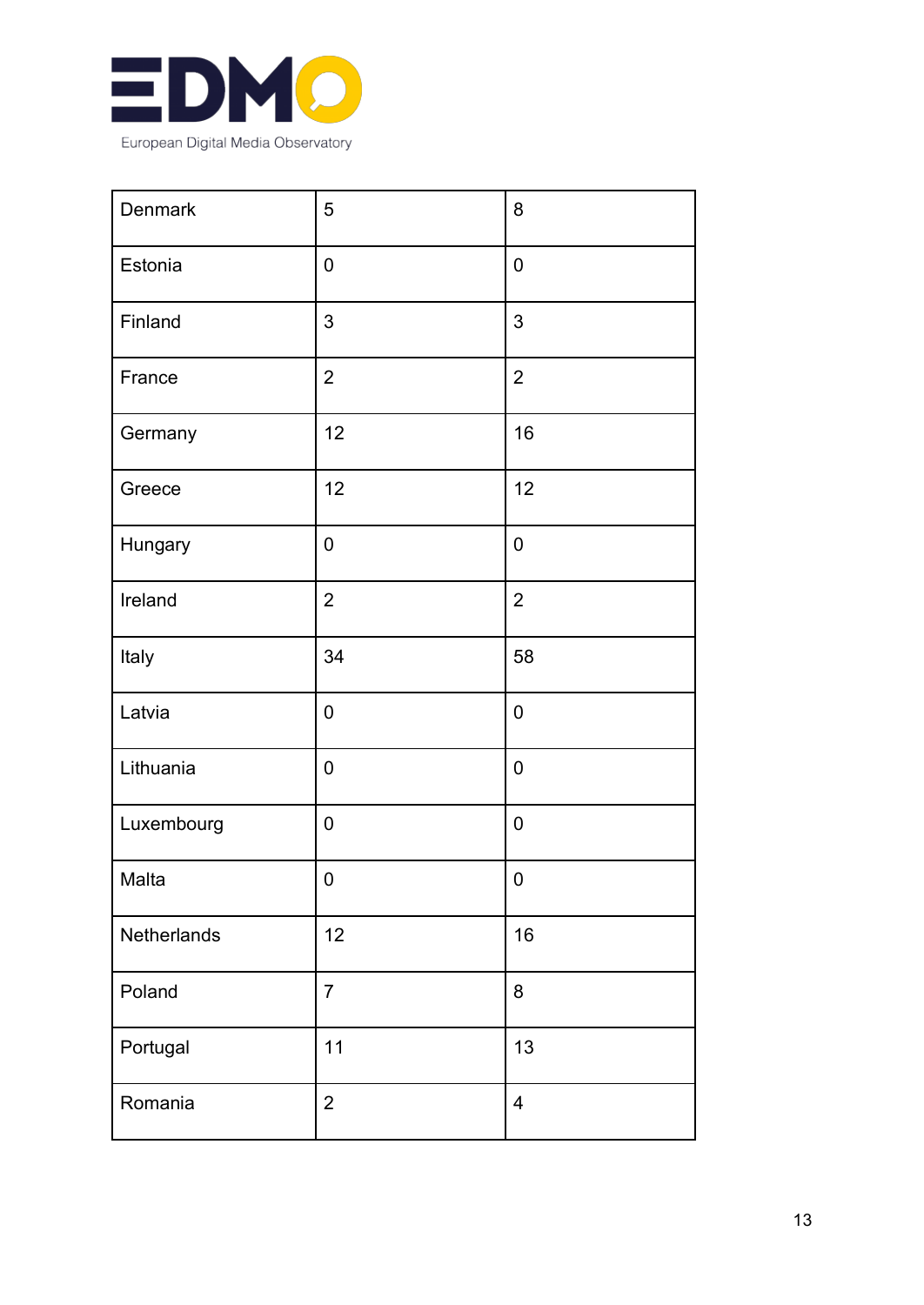

| Slovakia                                   | 8              | 11             |
|--------------------------------------------|----------------|----------------|
| Slovenia                                   | 1              | 1              |
| Spain                                      | 29             | 42             |
| Sweden                                     | $\overline{4}$ | $\overline{4}$ |
| EU extended (EU and                        | $\overline{2}$ | $\overline{2}$ |
| non-EU countries)                          |                |                |
| EU (across countries)                      | $\overline{7}$ | $\overline{7}$ |
| EU related countries - former/ EEA/ EFTA   |                |                |
| England                                    | 11             | 13             |
| Iceland                                    | 0              | 0              |
| Liechtenstein                              | 0              | 0              |
| Norway                                     | $\overline{2}$ | 3              |
| Scotland                                   | 1              | $\overline{2}$ |
| Switzerland                                | 5              | $\overline{7}$ |
| <b>UK</b>                                  | 17             | 20             |
| Non-EU countries (only included countries) |                |                |
| Australia                                  | 1              | $\overline{2}$ |
| <b>Brazil</b>                              | 3              | $\overline{4}$ |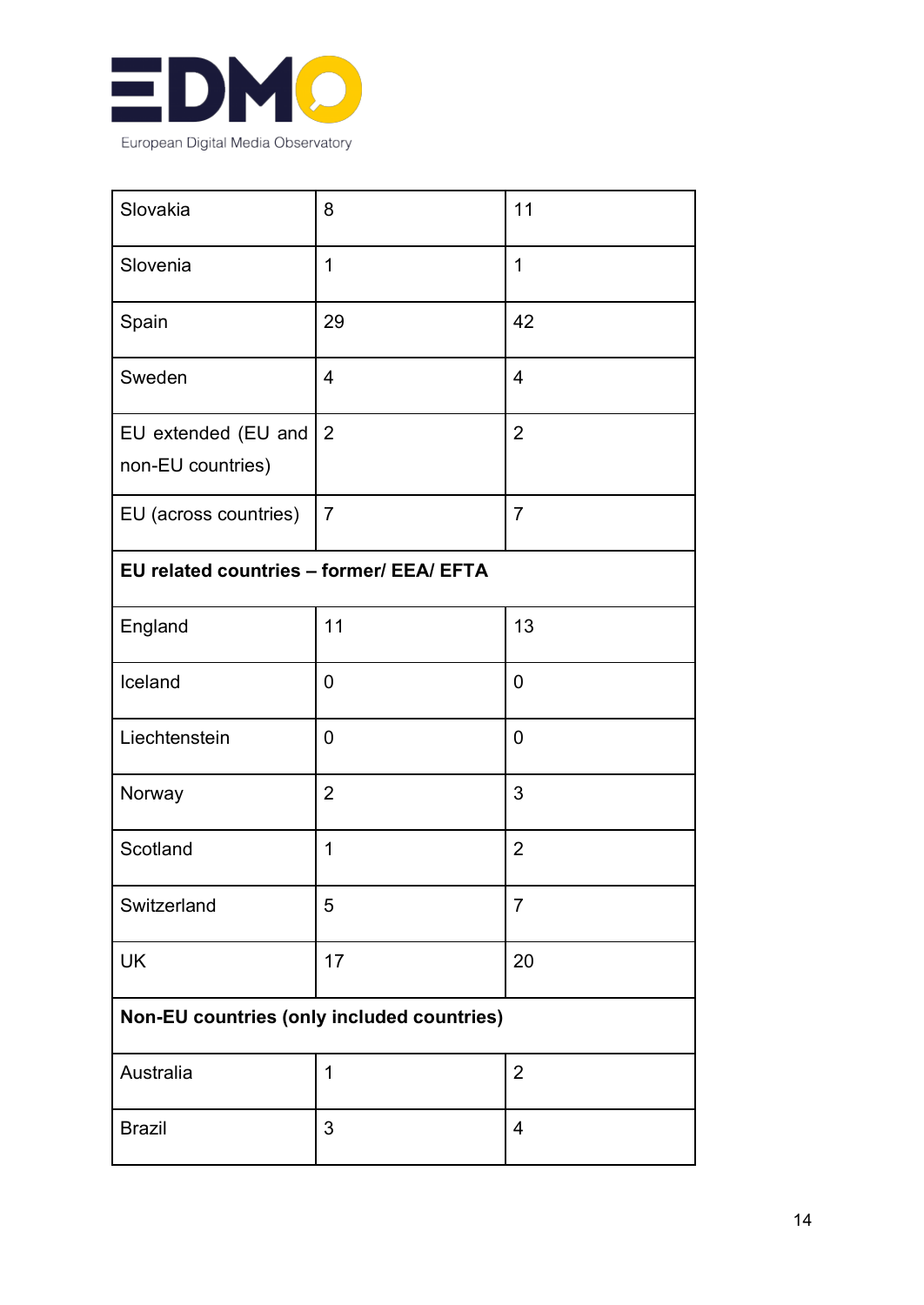

| Canada     | $\overline{\mathbf{4}}$ | 5              |
|------------|-------------------------|----------------|
| China      | $\overline{2}$          | $\overline{2}$ |
| Israel     | $\overline{2}$          | $\overline{2}$ |
| Quatar     | $\overline{2}$          | 3              |
| Russia     | 1                       | 1              |
| Singapore  | 1                       | $\overline{2}$ |
| <b>USA</b> | 22                      | 25             |

## <span id="page-14-0"></span>**4.0 Conclusion**

The identification of relevant academic institutions and organisations related to digital disinformation research in the EU based on the already established repository of scientific articles and the additional engagement with identified researchers from this repository via a survey, led to a list of 251 organizations and institutions (177 based within the EU) that can potentially become proxies to promote the activities of the DSI and link relevant national activities to the DSI. Even though the distribution of these organisations and institutions across countries is rather skewed with e.g. Italy being strongly represented and France not so much, our approach led to a broad coverage of EU countries, with only seven not being represented by national institutions and organisations (however, potentially by international ones). The list can be used in various ways, e.g. as a basis for finding keynote speakers for conferences, finding relevant audiences for workshops or events related to research on digital disinformation, as sources of information for policymakers, politicians and the media. The list can additionally facilitate contact being established between different research organisations based on location or disciplines that can result in cross-borders and interdisciplinary research being conducted.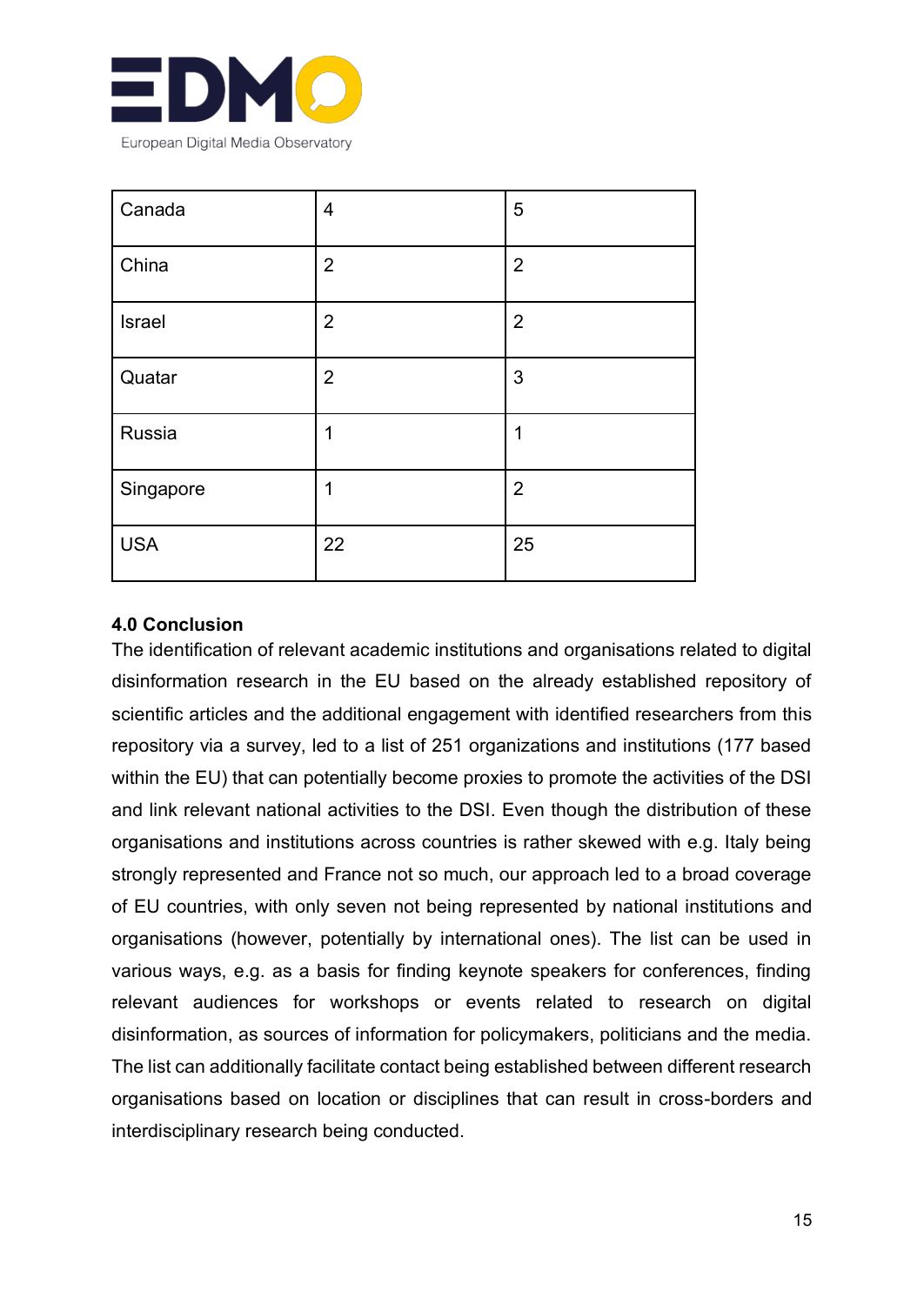

It is also a good starting point for further engagement with these organisations and institutions, however, our approach of their identification is also accompanied with some limitations that should be addressed in future. First, identifying institutions based on the repository leads to the risk to include outdated institutions as well, as publishing leads to a delay and researchers might have switched institutions after publication as well. The EUSurvey system did not indicate whether email addresses were inactive, when we sent out the invitations, but to follow up on the researchers with the survey might have resulted in contacting email addresses that were inactive as e.g. researchers switched institutions. However, even if that was the case, our assumption is that especially researchers with a longer affiliation to one institution have a good overview of relevant institutions and organisations. Furthermore, the information about the institution extracted from the repository is usually not very detailed with regard to research units or specific projects, making it more difficult to identify relevant contacts for these institutions and organisations. Another limitation is the generally low participation rate of the survey. From the 212 invited researchers, only 44 responded (~21%). Potential explanations for this are that the data collection period also covered the Christmas break or that some researchers might have shifted their focus to other topics and therefore were not as interested in supporting the project. Future endeavors to update or expand the list should therefore consider alternative ways of contacting researchers e.g. by using a different platform, directly contacting email addresses or via phone. Besides contacting researchers based on the repository an alternative or supplementation could also be to contact researchers participating in specific relevant conferences or workshops.

An implication of the list is that efforts have to be intensified for identifying institutions and organisations within the missing countries. We can identify a clear lack within the Baltics (neither Latvia, Estonia nor Lithuania are present) and this is especially problematic given the escalating crisis/ war between Ukraine and Russia.

There are several steps for future action based on the list. First of all, for strengthening academic research on digital disinformation, a regular update of the list would be beneficial. Research projetcs with a specific focus on information disorders, in general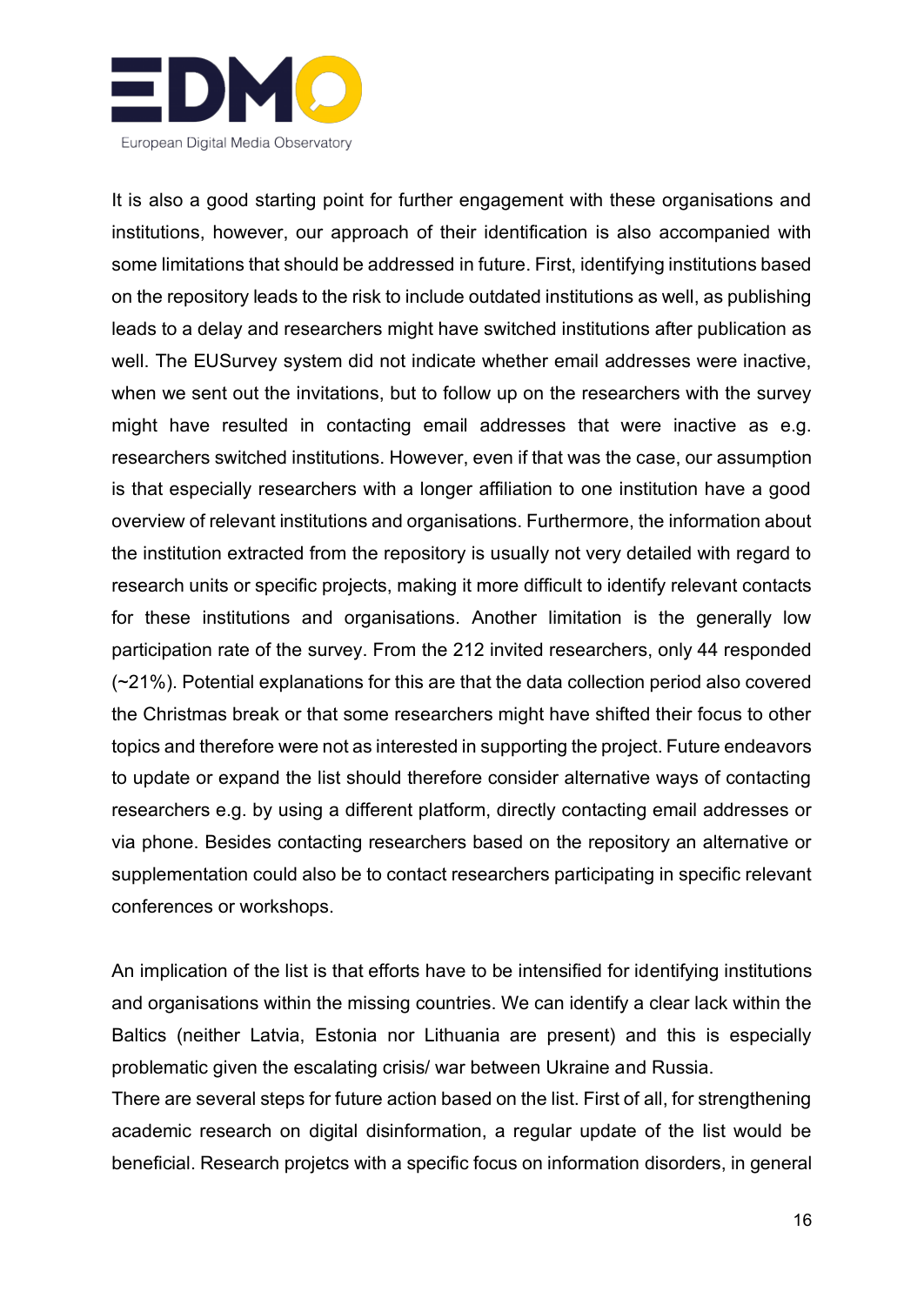

are often temporal and therefore relevant research projects and units might disappear from identified instutions and organisations making them less relevant as cooperation partners for EDMO. The aim is to also update the repository of scientific articles regularly and this could be a starting point for this update as well. The list can also only be a starting point for engagement with the organisations and institutions. That is, there is the need to establish platforms to engage with the identified institutions and organisations to promote the activities of the DSI and link relevant national activities to the DSI. One way is to promote the research platform of EDMO and share information about upcoming events and workshops with these organisations and institutions. Furthermore, the additional information from the survey is a further basis for identifying researchers' needs that can also fuel an improvement of EDMO activities.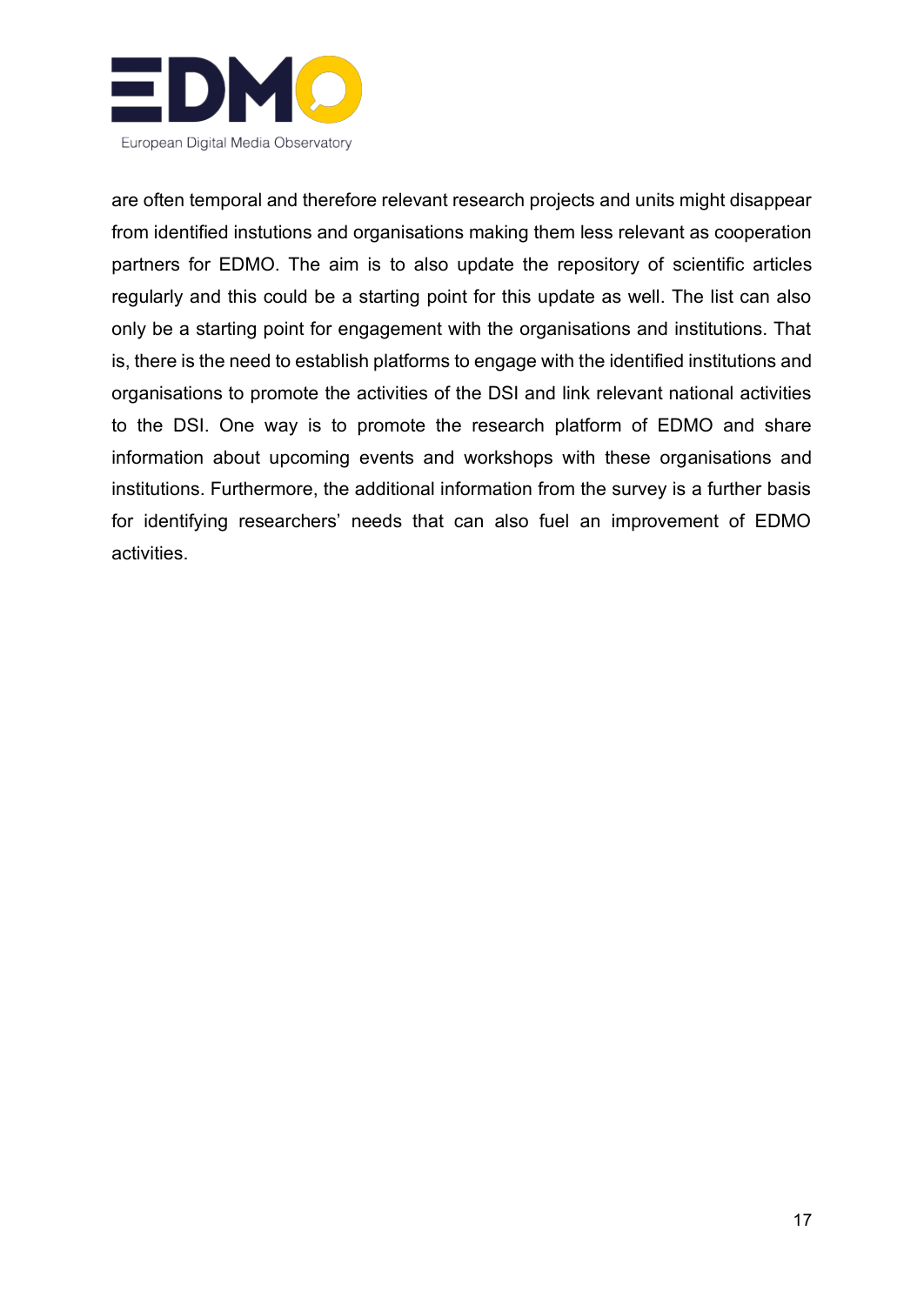

# <span id="page-17-0"></span>**5.0 References**

- [Buning M et al \(2018\)](https://www.zotero.org/google-docs/?YS9w9v) *[A Multi-Dimensional Approach to Disinformation: Report of the](https://www.zotero.org/google-docs/?YS9w9v)  [Independent High Level Group on Fake News and Online Disinformation](https://www.zotero.org/google-docs/?YS9w9v)*[.](https://www.zotero.org/google-docs/?YS9w9v)  [Brussels: EU Commission.](https://www.zotero.org/google-docs/?YS9w9v)
- [Kalsnes B \(2018\) Deciding what's true: The rise of political fact](https://www.zotero.org/google-docs/?YS9w9v)-checking in American [journalism.](https://www.zotero.org/google-docs/?YS9w9v) *[Digital Journalism](https://www.zotero.org/google-docs/?YS9w9v)* [6\(5\). Routledge: 670](https://www.zotero.org/google-docs/?YS9w9v)–672. DOI: [10.1080/21670811.2018.1460211.](https://www.zotero.org/google-docs/?YS9w9v)
- [Shu K, Bhattacharjee A, Alatawi F, et al. \(2020\) Combating disinformation in a social](https://www.zotero.org/google-docs/?YS9w9v)  [media age.](https://www.zotero.org/google-docs/?YS9w9v) *[WIREs Data Mining and Knowledge Discovery](https://www.zotero.org/google-docs/?YS9w9v)*[. DOI:](https://www.zotero.org/google-docs/?YS9w9v)  [10.1002/widm.1385.](https://www.zotero.org/google-docs/?YS9w9v)
- [Tandoc EC, Lim ZW and Ling R \(2018\) Defining "Fake News": A typology of](https://www.zotero.org/google-docs/?YS9w9v)  [scholarly definitions.](https://www.zotero.org/google-docs/?YS9w9v) *[Digital Journalism](https://www.zotero.org/google-docs/?YS9w9v)* 6(2): 137–[153. DOI:](https://www.zotero.org/google-docs/?YS9w9v)  [10.1080/21670811.2017.1360143.](https://www.zotero.org/google-docs/?YS9w9v)
- [Wardle, Claire and Derakhshan, Hossein \(2017\)](https://www.zotero.org/google-docs/?YS9w9v) *[INFORMATION DISORDER:](https://www.zotero.org/google-docs/?YS9w9v)  [Toward an interdisciplinary framework for research and policy making](https://www.zotero.org/google-docs/?YS9w9v)*[.](https://www.zotero.org/google-docs/?YS9w9v) [Council of Europe report DGI. Strasbourg: Council of Europe. Available at:](https://www.zotero.org/google-docs/?YS9w9v)  [https://rm.coe.int/information-disordertoward-an-interdisciplinary-framework](https://www.zotero.org/google-docs/?YS9w9v)[for-researc/168076277c \(accessed 25 April 2021\).](https://www.zotero.org/google-docs/?YS9w9v)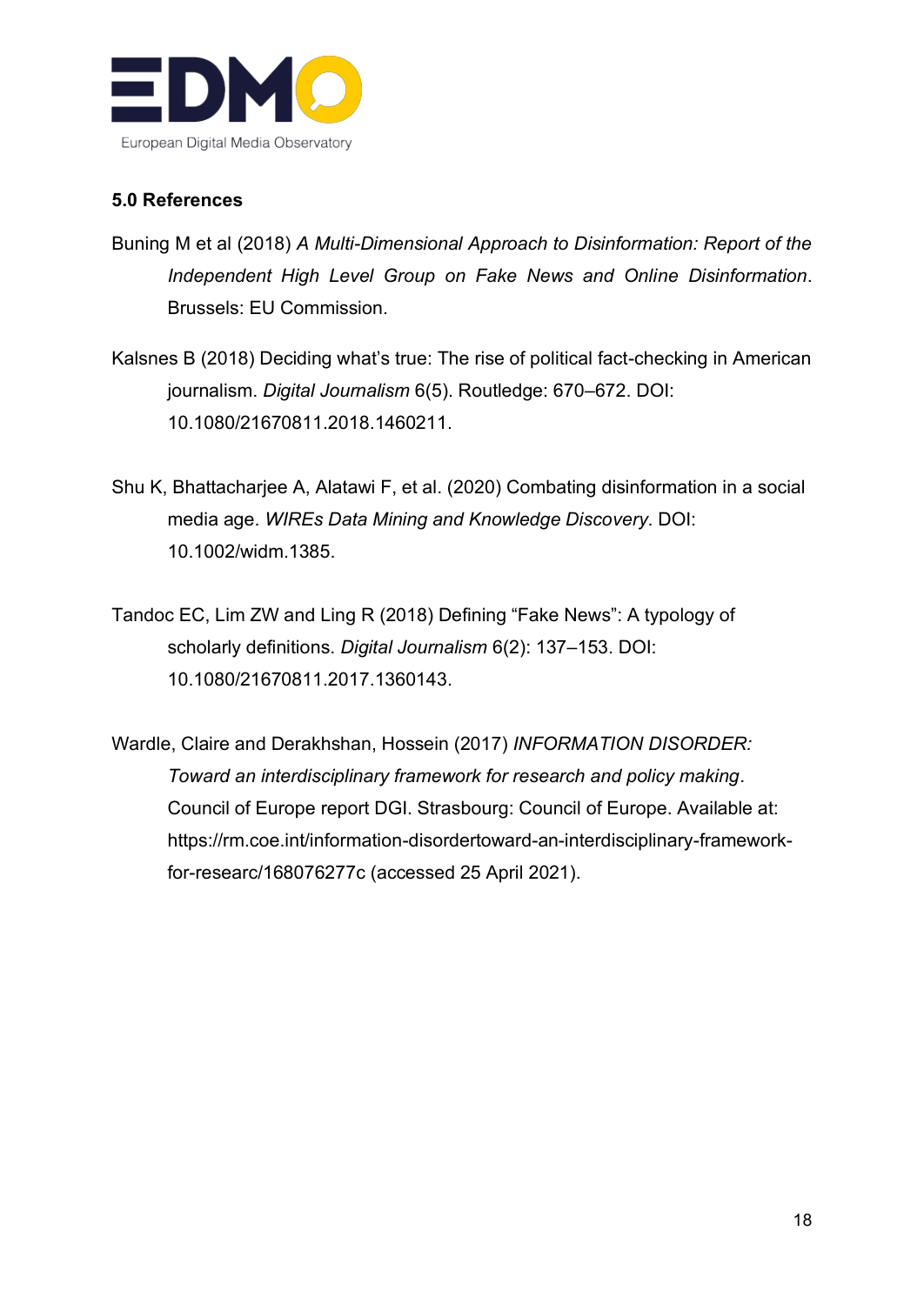

## <span id="page-18-0"></span>**6.0 Appendix**

<span id="page-18-1"></span>*Appendix A: Questionnaire*

Introduction screen:

Dear researcher,

We are contacting you on behalf of the European Digital Media Observatory - EDMO. EDMO brings together fact-checkers and academic researchers with expertise in the field of online disinformation, and the overall goals of EDMO are to facilitate, unite and improve disinformation research, fact-checking, and digital literacy activities. We have identified you as a relevant researcher through an extensive literature search of research studying disinformation in Europe at scale. Based on this search, we included your paper in the Scientific Publications Repository.

The next step in EDMO is to expand on the identified research organisations and institutions, as well as to gain a better sense of what information, services, and tools would be relevant to your research. In the linked survey you will find questions related to EDMO, your

research, your research network, and inquiries on how we can make EDMO better suited to support your research.

Please share this survey with any academic researchers within the field of European disinformation and misinformation.

The survey will approximately take 10 minutes to answer and will provide great value to our continued work to support research on disinformation in Europe. We would greatly appreciate your participation. Please refer any questions to datalab@au.dk We will process your answers confidentially and delete any identifiable data following the analysis. Any published results will be anonymized. Your answer will be stored in accordance with GDPR.

Introduction screen reminder:

Dear researcher

We are contacting you as an expert in disinformation research. Recently, we invited you on behalf of the European Digital Media Observatory - EDMO to participate in a survey. The objective of the survey is to gather valuable information on how EDMO can be of greater relevance to researchers and extend EDMO's research network. This is a reminder to respond to the survey in which you will encounter questions related to your research, your research network, and how we can make EDMO better suited for you. Your response will contribute to the overall goal of EDMO which is to facilitate, unite and improve disinformation research, fact-checking, and digital literacy

activities.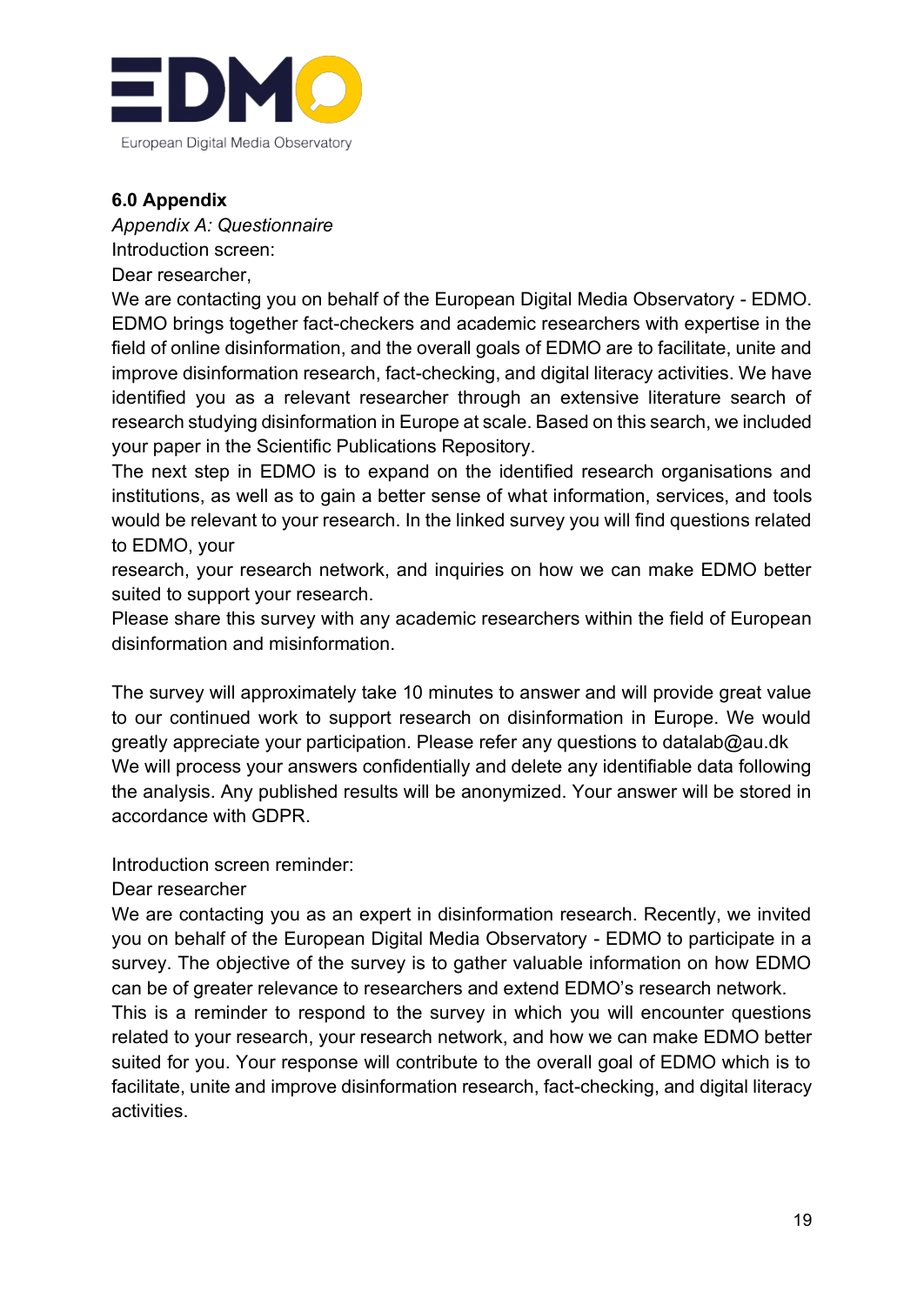

We will process your answers confidentially and delete any identifiable data following the analysis. Any published results will be anonymized. Your answer will be stored in accordance with GDPR.

We encourage you to participate as soon as possible.

Your help will be greatly appreciated.

Kind regards,

//

Q1: Knowledge of EDMO Have you heard about EDMO before? yes no

Q2: Experience with disinformation projects

How many misinformation or disinformation related projects have you been involved in as an active researcher so far (projects can either be funded by your own free research time or external funding)?

None 1 project 2-3 projects 4-5 projects 6 or more projects

Q3: Current affiliation

At which kind of institution are you currently employed?

**University** College Research institute I am not currently employed Other, namely: **We are all that** 

Q4: Detailed current affiliation

Can you name your current institution as well as other relevant information such as research unit, department, and research center? E.g. Aarhus University, Institute for Culture and Communication, Department of Media and Journalism, research center DATALAB - Center for digital social research.

Q5: Interdisciplinary collaboration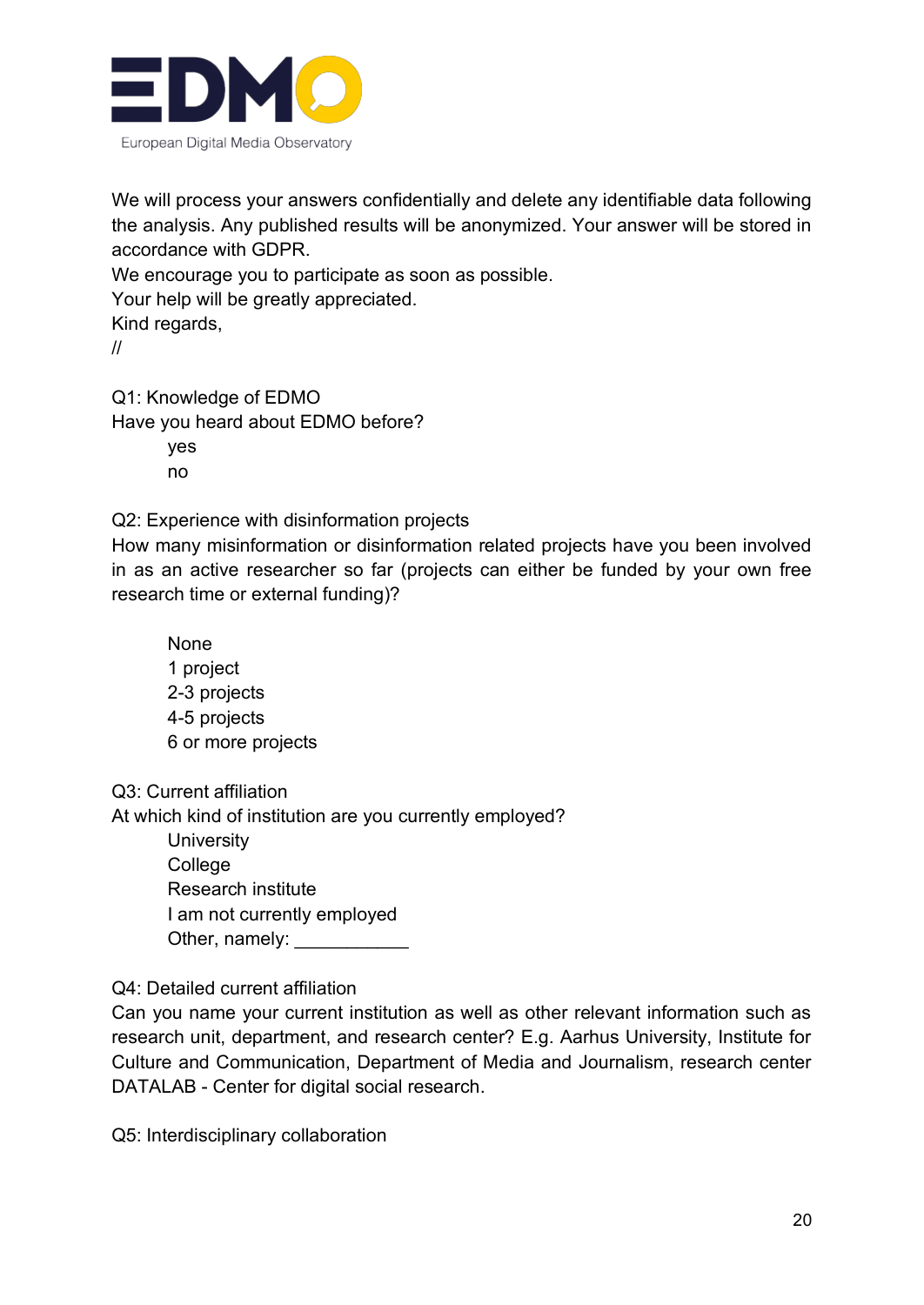

Have you collaborated with researchers from another field than your own with regard to your research on disinformation?

yes no

Q5b: Detailed interdisciplinary collaboration Filter: Only if not "no" in Q5

With researchers from which field have you collaborated?

click all answers that apply Computer science/ Informatics Sociology or Political Science Psychology Media studies/ Communication/ Journalism studies **Economics** Behavioral science Other, namely:

Q6: Collaboration on projects etc.

Can you name projects/ institutions/ research units etc. that you have collaborated with on research concerning disinformation? Please provide names with all details and location.

Q7: Other known disinformation research

Can you name other projects/ institutions that in your opinion contribute to disinformation research? Please provide names of projects, institutions, research units, services, etc. with location.

Q8: Interest in EDMO

Are you interested in being a part of the EDMO research community?

yes no don't know

Q8B: EDMO services

Filter: if not "no" in Q8

Can you shortly describe how a successful collaboration could look like for you? Which services would be interesting for you? How could you profit from EDMO?

Q8C: Suggestions for EDMO Filter: if "no" in Q8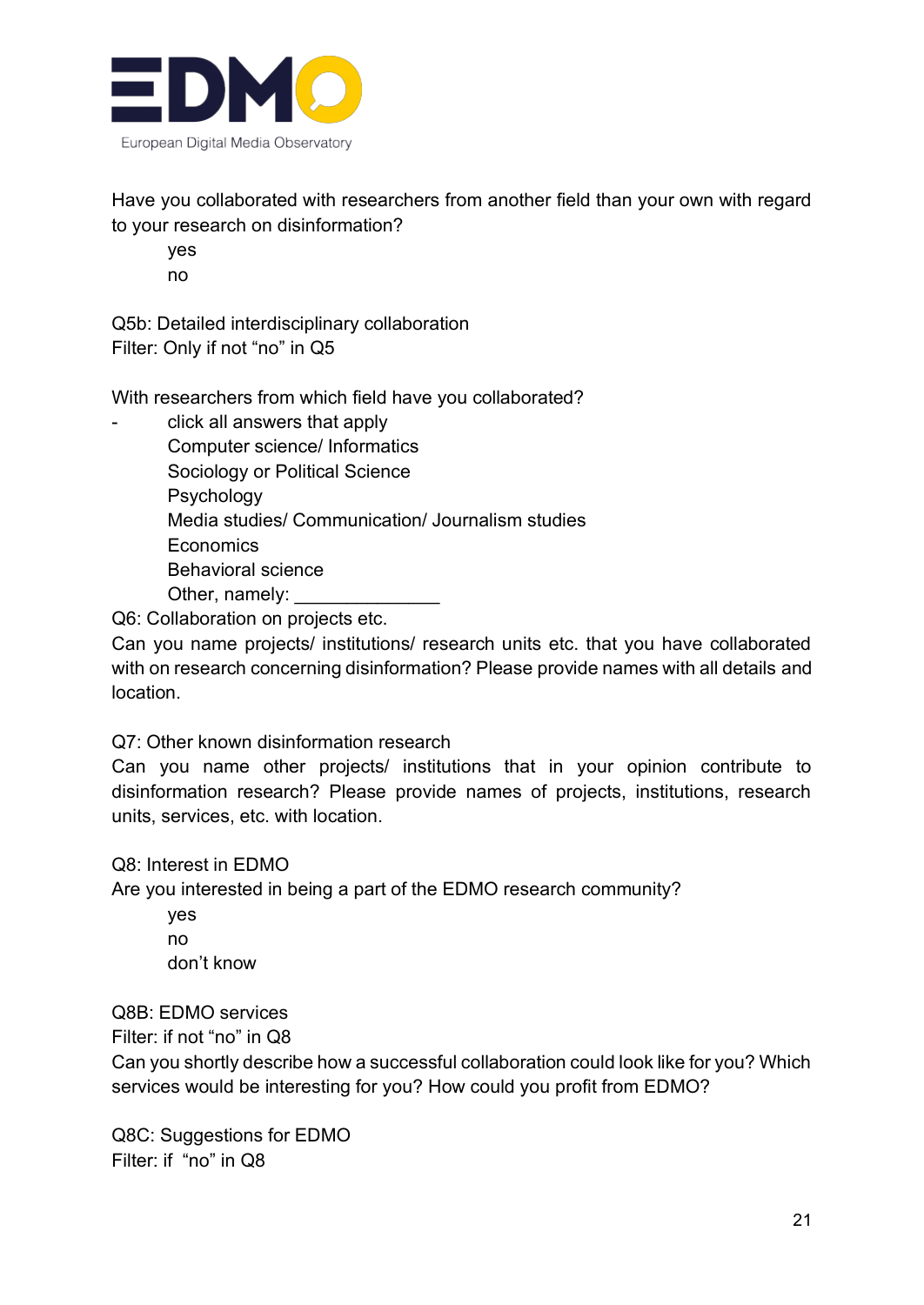

Can you shortly describe, why EDMO is not interesting for you and what needs to be changed in order to become interesting?

Q8D: Suggestions for improvements

Filter: if "no" in Q8

In general, in your opinion by which means can collaborations regarding research on disinformation be facilitated or improved?

Q9: Focus of own research

In some sentences, what is the main focus of your research on disinformation and/or misinformation?

Q10: Focus of own research: disinformation

Which of the following categories describes your research on disinformation best?

- if your research focuses on more than one aspect, click all answers that apply disinformation detection spread or propagation of disinformation (distribution) analyzing exposed audiences (target) analyzing actors who spread (creator/ spreader) analyzing platforms on which disinformation spreads (medium) analyzing characteristics of disinformation (content) Other, namely:

Q11: Focus of own research: methods

Please describe in detail which analytical methods you have used in your research on disinformation

Q12: Focus of own research: Connection to fact-checking

Is your research related to fact-checking and debunking?

yes no don't know

Q12B: Focus of own research: Using fact-checking as baseline (Filter: if not "no" in Q12)

Do you use fact-checks as a baseline for identifying dis- or misinformation in your research?

yes no don't know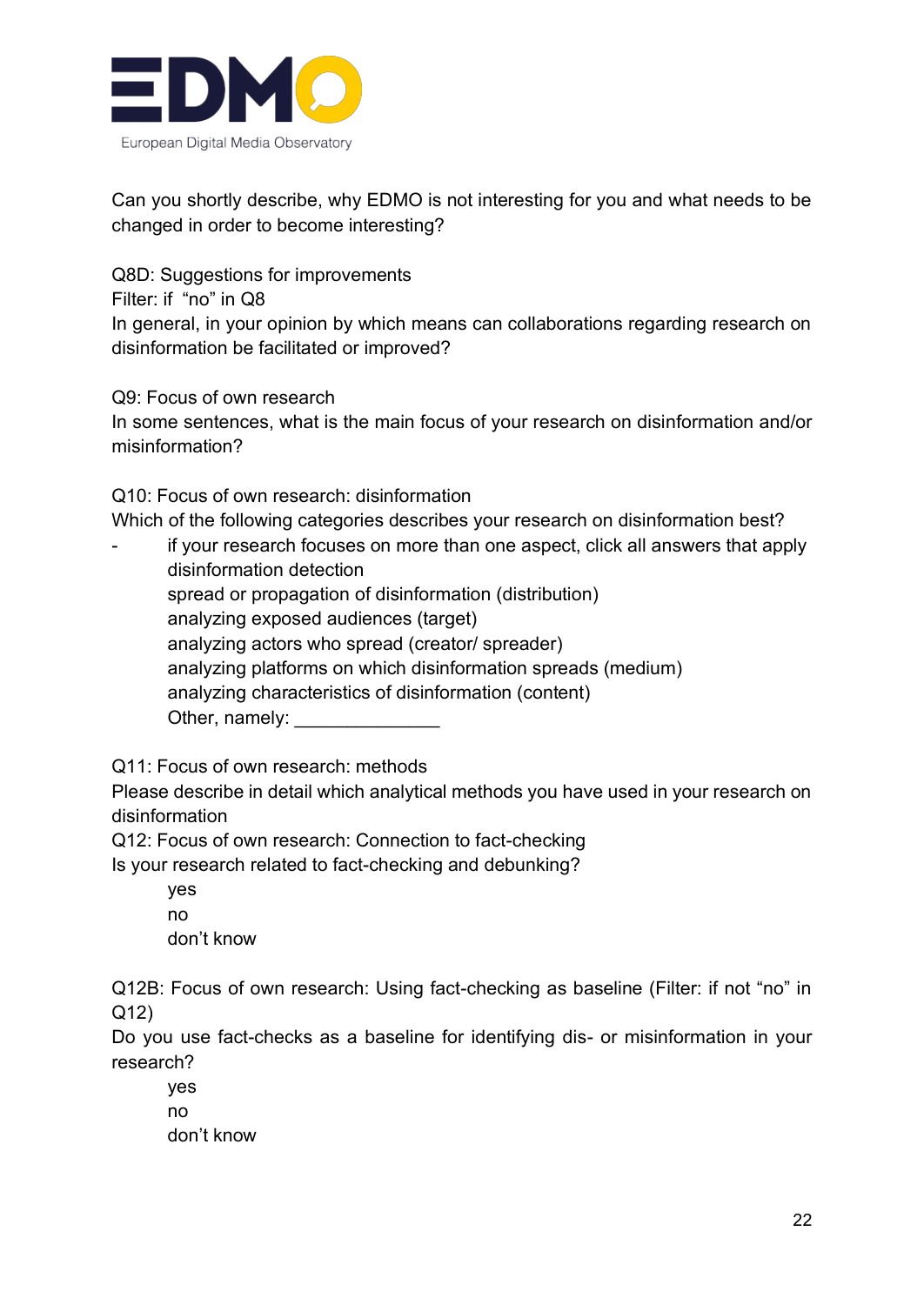

Q12C: Focus of own research: Extent of using fact-checking as baseline (Filter: if not "no" in Q12B)

Do you use or have previously used fact-checks for your research from more than one fact-checking organization?

yes no don't know

Q12D: Focus of own research: Which fact-checking organisations used as baseline (Filter: if not "no" in Q12C)

Can you please list the fact-checking organizations whose fact-checks you use or have previously used in your research? Please also list how you got access to the factchecks of these fact-checking organizations (e.g. website of organizations, index site (if so which)...).

Q12F: Focus of own research: Using fact-checking as database (Filter: if not "no" in Q12B)

Which data/ features/ information did you use or do you need to use from the factchecks for conducting your research? For example, do you need to use the title, whole claim, information about claimant, source, country, platform, rating, author, factchecking organization? Please list all elements/ aspects that you used or need to use.

Q12G: Focus of own research: Using fact-checking as database (Filter: if "no" in Q12B) Which information from fact-checks would you need to have in order to use them as a baseline and which aspects of fact-checks prevent you from using it?

Q13: Focus of own research: Topics

On which of the following topics do you focus in your research on disinformation?

if your research focuses on more than one aspect, click all answers that apply health politics

networks conspiracies media/ digital/ information literacy physiological effects

Other, namely:

Q14: Identification of research gaps: Country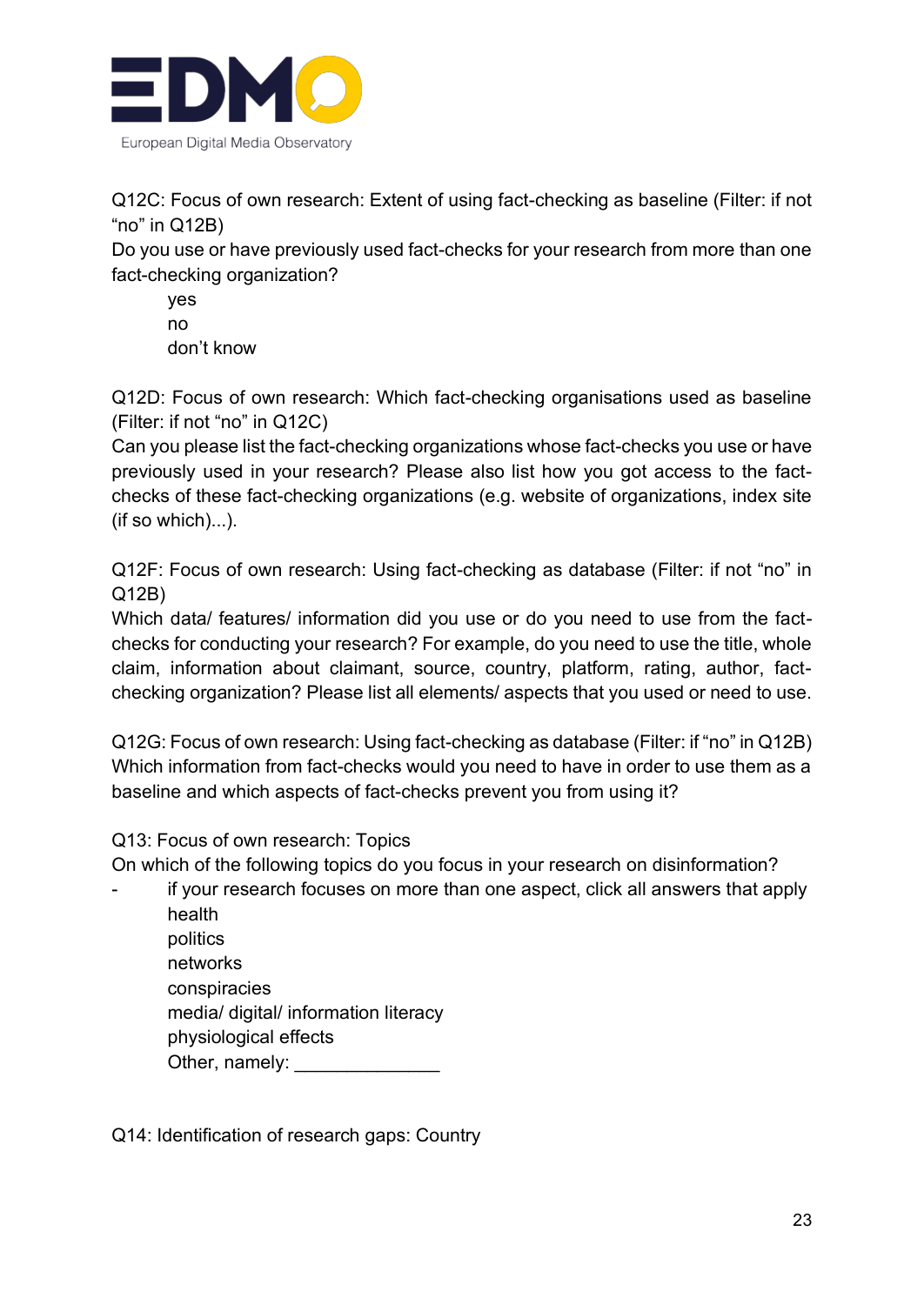

Do you have the impression that a specific country within Europe is not represented well in disinformation research and if so, which?

No country underrepresented underrepresented countries: don't know

Q15: Identification of research gaps: Area

In your opinion, which areas or aspects of disinformation research are neglected within Europe?

Q16: Research funding How is your research funded? click all answers that apply by private national funds/ institutions by private international funds/ institutions outside Europe by private international funds/ institutions within Europe by public national funds/ institutions by public international funds/ institutions outside Europe by public international funds/ institutions within Europe other, namely: **with the state of the state of the state of the state of the state of the state of the state of the state of the state of the state of the state of the state of the state of the state of the state of the st** 

Q17: Country of employment

In which country are you currently employed?

Within the EU: namely\_\_\_\_\_\_\_\_\_\_\_\_\_\_\_

Outside the EU: namely \_\_\_\_\_\_\_\_\_\_\_\_\_\_

I am currently not employed

Q18: Field of study

In which field are you currently working?

Computer science/ Informatics

Sociology or Political Science

Psychology

Media studies/ Communication/ Journalism studies

**Economics** 

Behavioral science

I am not currently employed

Other, namely: \_\_\_\_\_\_\_\_\_\_\_\_\_\_

Q19: Current academic position

Filter: Only for those who are employed; not "I am currently not employed" in Q17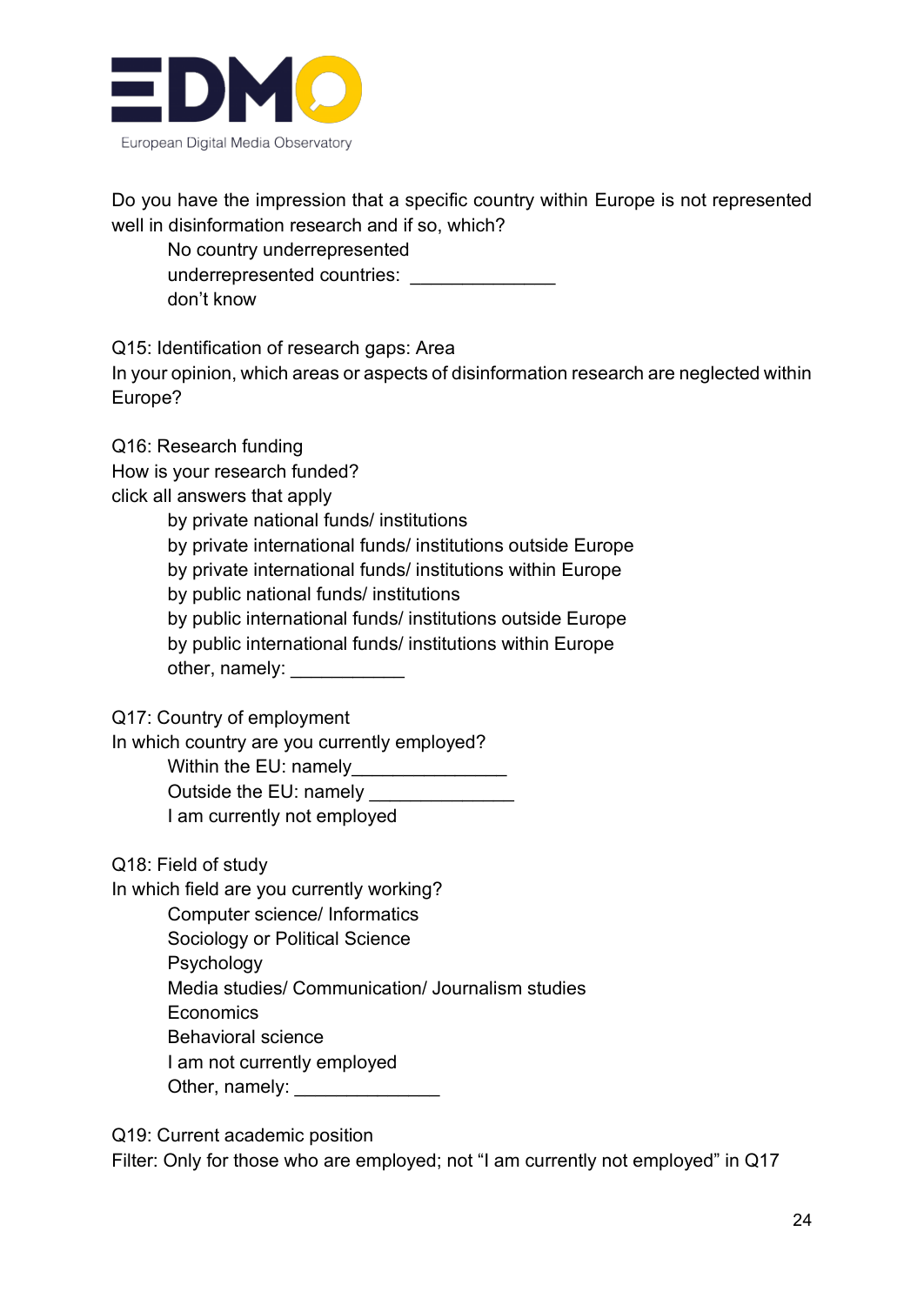

## In which position are you currently employed?

Research assistant PhD student Postdoc Assistant professor Associate professor Full professor I am not currently employed Other :  $\blacksquare$ 

Q20: Gender Gender: How do you identify? Man Non-binary Woman Prefer other self-description

## Q21: EDMO Newsletter

Are you interested in signing up for the EDMO newsletter?

yes no don't know

Q21B: Email address

Filter: if not "no" in Q21

If you want us to sign you up for the newsletter, please provide a valid email address: The email address will not be used for any other purpose and not be stored or linked to the answers given.

 $\omega$ 

Q21C: Future update Filter: if "no" in Q21 Do you think you will follow up on EDMO in another way? yes no don't know

Q21D: EDMO future updates

Filter: if not "no" in Q21C

Can you shortly describe which ways you will use to follow up on EDMO?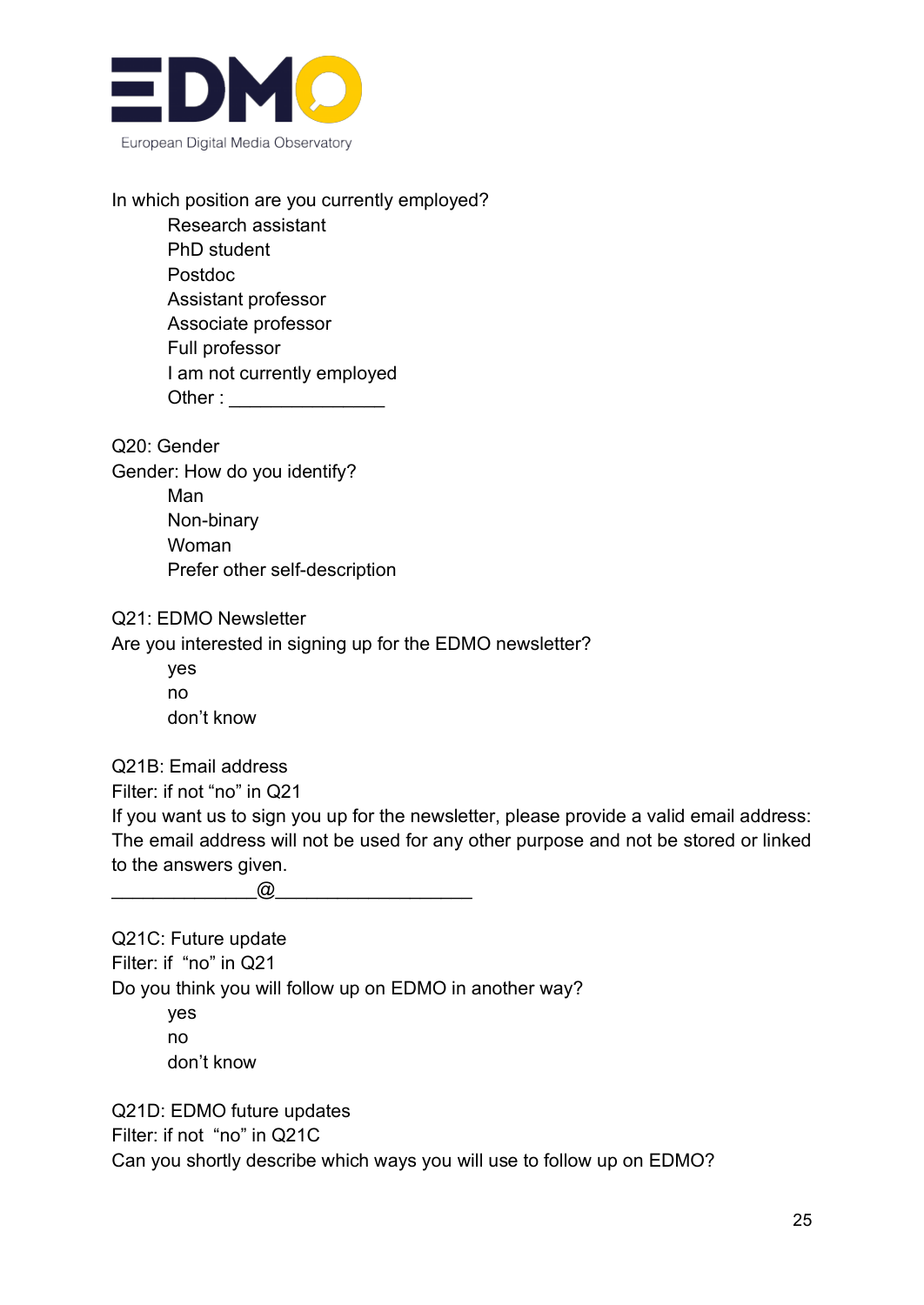

Q22: comments Do you have additional comments on EDMO, your research or in general?

Final page Thank you for your participation!

If you are interested in more information about EDMO, please also visit our website: https://edmo.eu/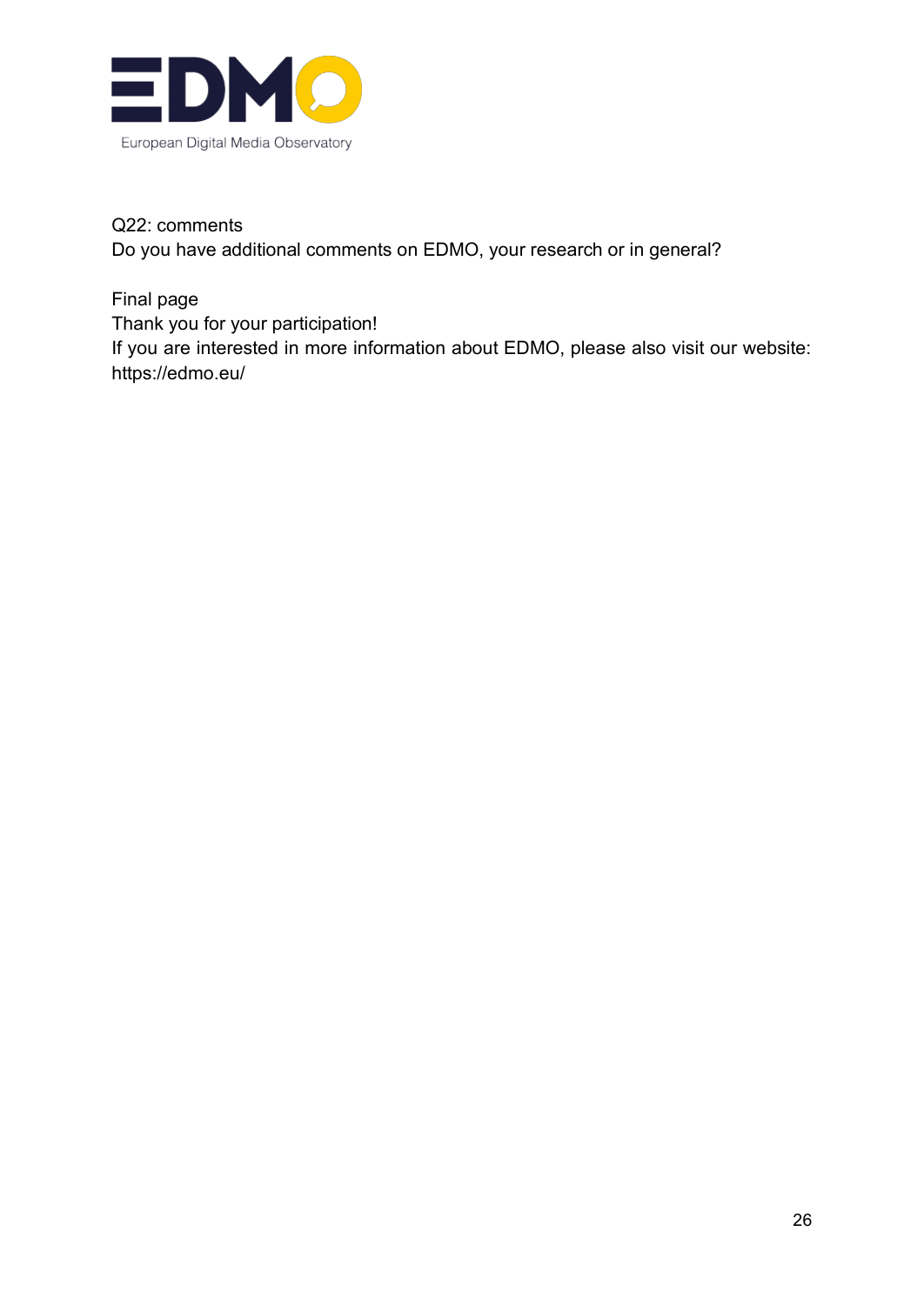EUROPEAN COMMISSION



#### **PROTECTION OF YOUR PERSONAL DATA**

**Processing operation:** *Processing of data regarding the "EDMO Researcher Survey" to be included in "IV.D.B: List of relevant academic institutions and organisations"*

**Data Controller:** *European Commission, DG CONNECT, Unit 14: Media Convergence and Social Media*

**Record reference:** DPR-EC- DPR-EC-01011.

**Table of Contents**

- **1. Introduction**
- **2. Why and how do we process your personal data?**
- **3. On what legal ground(s) do we process your personal data?**
- **4. Which personal data do we collect and further process?**
- **5. How long do we keep your personal data?**
- **6. How do we protect and safeguard your personal data?**
- **7. Who has access to your personal data and to whom is it disclosed?**
- **8. What are your rights and how can you exercise them?**
- **9. Contact information**
- **10. Where to find more detailed information?**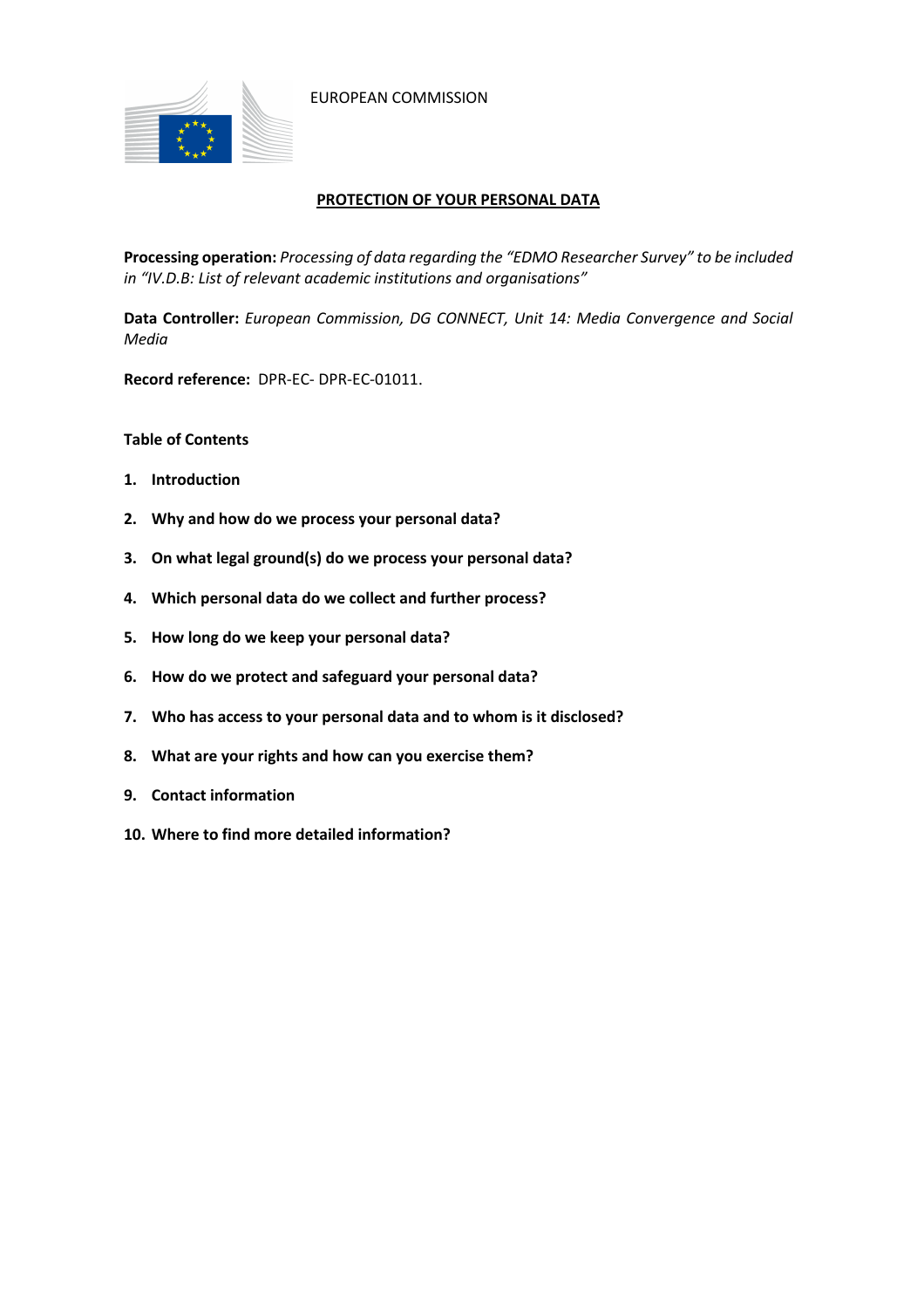## **1. Introduction**

Under the Connecting Europe Facility (CEF), the European University Institute, Athens Technology Center, Aarhus University and Pagella Politica created a consortium for the establishment the European Digital Media Observatory (EDMO).

The establishment of the European Digital Media Observatory is based on the Service Contract LC-01464044 with the European Commission that runs until 30 November 2022. While under this contract, the European Commission is data controller, the European Digital Media Observatory acts in full independence (more info on its governance can be found here.

The European Commission (hereafter 'the Commission') is committed to protect your personal data and to respect your privacy. The Commission collects and further processes personal data pursuant to Regulation (EU) 2018/1725 of the European Parliament and of the Council of 23 October 2018 on the protection of natural persons with regard to the processing of personal data by the Union institutions, bodies, offices and agencies and on the free movement of such data (repealing Regulation (EC) No 45/2001).

This privacy statement explains the reason for the processing of your personal data, the way we collect, handle and ensure protection of all personal data provided, how that information is used and what rights you have in relation to your personal data. It also specifies the contact details of the responsible Data Controller with whom you may exercise your rights, the Data Protection Officer and the European Data Protection Supervisor.

This privacy statement concerns the processing operation 'Targeted consultation activities', undertaken by the Commission. DG Connect - Unit I4: Media Convergence and Social as presented below.

## **2. Why and how do we process your personal data?**

Purpose of the processing operation: EDMO processes your data to provide an overview of relevant academic organisations and institutions studying disinformation in Europe. The purpose of this overview is to provide better grounds for collaborations and support for disinformation research in European countries or based on European data.

Your responses will be published on the EDMO website on a organisation/institution/center basis, and will not be specific to your person.

The personal data processed may be reused for the purpose of procedures before the EU Courts, national courts, the European Ombudsman or the European Court of Auditor.

Your personal data will *not* be used for an automated decision-making including profiling.

## **3. On what legal ground(s) do we process your personal data**

We process your personal data, because:

(a) processing is necessary for the performance of a task carried out in the public interest;

(b) processing is necessary for compliance with a legal obligation to which the controller is subject;

(d) it is based on your consent, for one or more specified purposes:

- Publication of the identity of the stakeholder or respondent;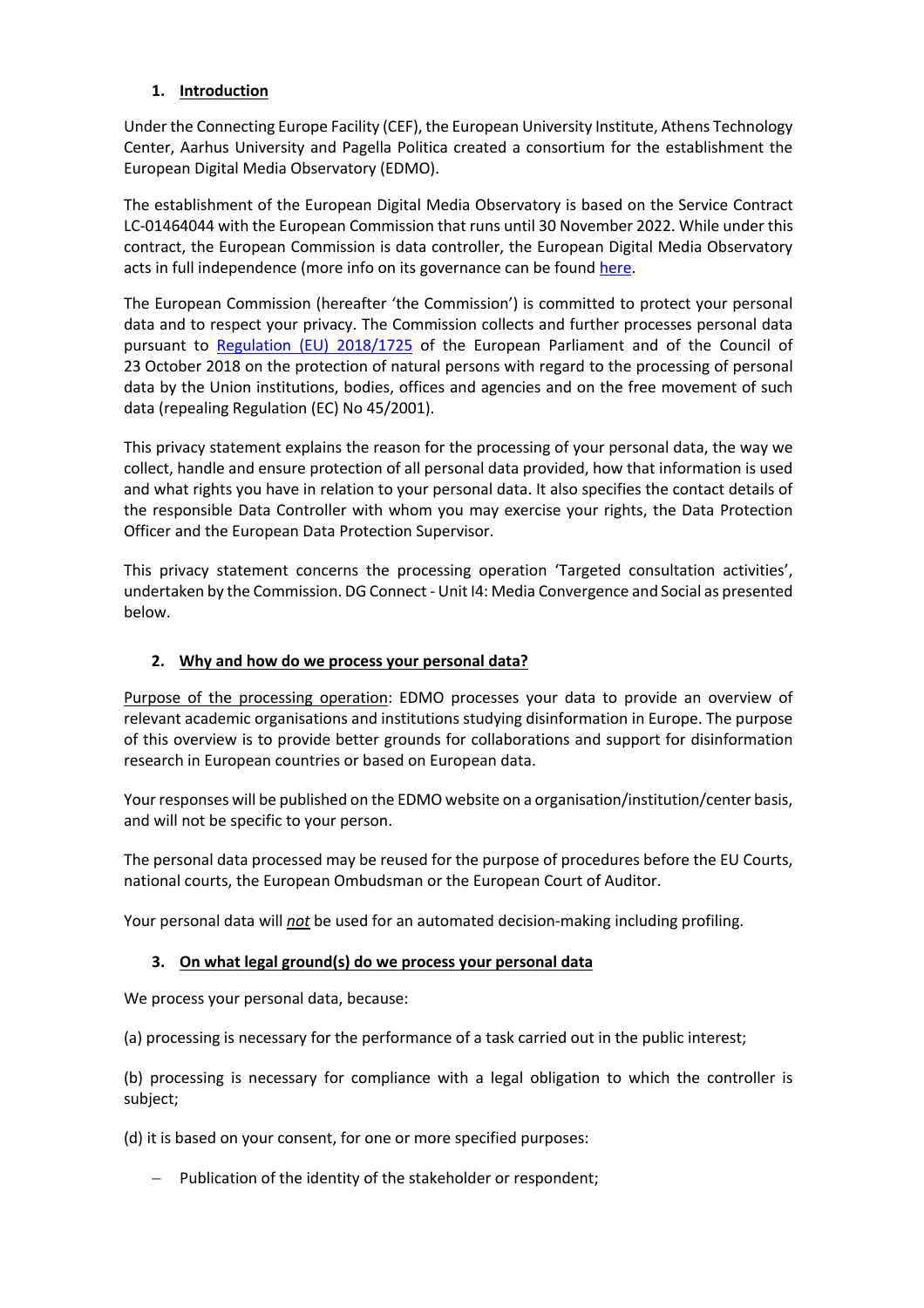- Publication of audio or video recordings;
- If the subject matter of a targeted consultation requires respondents to provide personal data in their response, their publication;
- if applicable, the processing of special categories of personal data.

The Union law which is the basis for the processing based on Articles 5(1)(a) and (b) of Regulation (EU) 2018/1725 is the Treaty of the European Union, and more specifically its Articles 1 and 11, Article 298 of the Treaty on the Functioning of the European Union, read in conjunction with Recital 22 of Regulation (EU) 2018/1725), as well as the Protocol 2 on the application of the principles of subsidiarity and proportionality.

#### **4. Which personal data do we collect and further process***?*

In order to carry out this processing operation *the Data Controller* collects the following categories of personal data:

- *name and surname,*
- *e-mail address of the respondent,*
- *affiliation of the respondent*

*Furthermore, you may spontaneously provide other, non-requested personal data in the context of your reply to the targeted consultation.*

#### **5. How long do we keep your personal data?**

*The Data Controller* only keeps your personal data for the time necessary to fulfil the purpose of collection or further processing, namely for a maximum of five years after the closure of the file to which the present targeted consultation belongs. A file is closed at the latest once there has been a final outcome in relation to the initiative to which the targeted consultation contributed. This retention period is without prejudice to an earlier elimination of personal data not part of the file or cases of administrative elimination.

This administrative retention period of five years is based on the retention policy of European Commission documents and files (and the personal data contained in them), governed by the common Commission-level retention list for European Commission files SEC(2019)900. It is a regulatory document in the form of a retention schedule that establishes the retention periods for different types of European Commission files. That list has been notified to the European Data Protection Supervisor.

The administrative retention period is the period during which the European Commission departments are required to keep a file depending on its usefulness for administrative purposes and the relevant statutory and legal obligations. This period begins to run from the time when the file is closed.

In accordance with the common Commission-level retention list, after the 'administrative retention period', files including (the outcome of) targeted consultations (and the personal data contained in them) can be transferred to the Historical Archives of the European Commission for historical purposes (for the processing operations concerning the Historical Archives, please see notifications DPO-1530.4 ARES-NOMCOM. ARES (Advanced Records System) et NOMCOM (Nomenclature Commune), DPO-3871-3 Notification for the digital archival repository and ARCHISscanning' and 'DPO-2806-5 Gestion des dossiers papier structurés par nom de personnes et transférés aux Archives Historiques'.).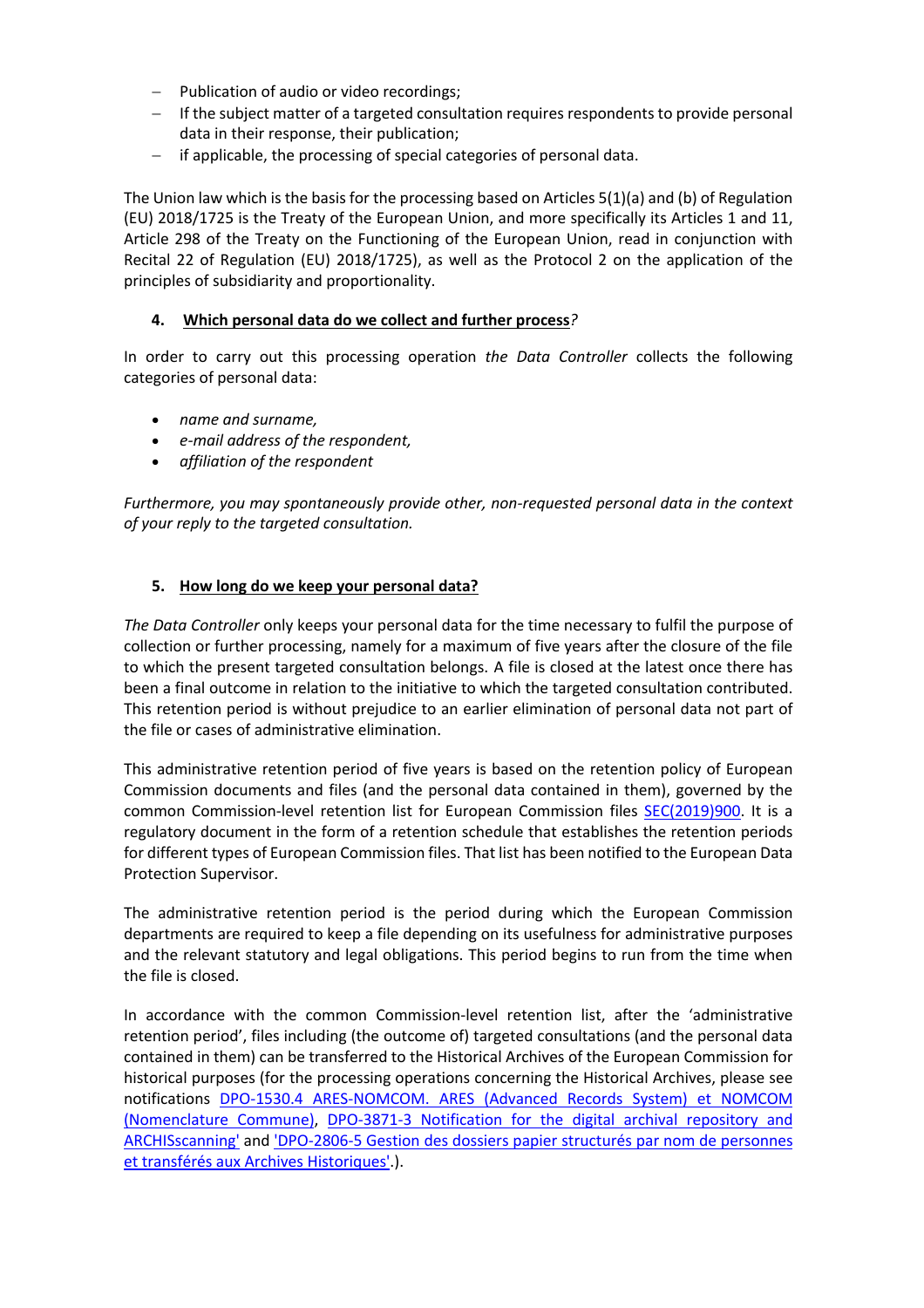## **6. How do we protect and safeguard your personal data?**

All personal data in electronic format (e-mails, documents, databases, uploaded batches of data, etc.) are stored on the servers of the Aarhus University. All processing operations are carried out pursuant to Commission Decision (EU, Euratom) 2017/46 of 10 January 2017 on the security of communication and information systems in the European Commission.

In order to protect your personal data, the Commission and Aarhus University has put in place a number of technical and organisational measures. Technical measures include appropriate actions to address online security, risk of data loss, alteration of data or unauthorised access, taking into consideration the risk presented by the processing and the nature of the personal data being processed. Organisational measures include restricting access to the personal data solely to authorised persons with a legitimate need to know for the purposes of this processing operation.

The Commission's processors, Aarhus University, are bound by a specific contractual clause for any processing operations of your personal data on behalf of the Commission. The processors have to put in place appropriate technical and organisational measures to ensure the level of security, required by the Commission.

## **7. Who has access to your personal data and to whom is it disclosed?**

Access to your personal data is provided to the Aarhus University staff responsible for carrying out this activity and to authorised staff according to the "need to know" principle, in particular to follow-up on the targeted consultation. Such staff abide by statutory, and when required, additional confidentiality agreements.

The information we collect will not be given to any third party, except to the extent and for the purpose we may be required to do so by law.

## **8. What are your rights and how can you exercise them?**

You have specific rights as a 'data subject' under Chapter III (Articles 14-25) of Regulation (EU) 2018/1725, in particular the right to access your personal data and to rectify them in case your personal data are inaccurate or incomplete. Under certain conditions, you have the right to erase your personal data, to restrict the processing of your personal data, to object to the processing and the right to data portability.

You have the right to object to the processing of your personal data, which is lawfully carried out pursuant to Article 5(1)(a), on grounds relating to your particular situation.

Insofar you have consented to the certain processing of your personal data to *the Data Controller* for the present processing operation, you can withdraw your consent at any time by notifying the Data Controller. The withdrawal will not affect the lawfulness of the processing carried out before you have withdrawn the consent.

You can exercise your rights by contacting the Data Controller, or in case of conflict the Data Protection Officer. If necessary, you can also address the European Data Protection Supervisor. Their contact information is given under Heading 9 below.

Where you wish to exercise your rights in the context of one or several specific processing operations, please provide their description (i.e. their Record reference(s) as specified under Heading 10 below) in your request.